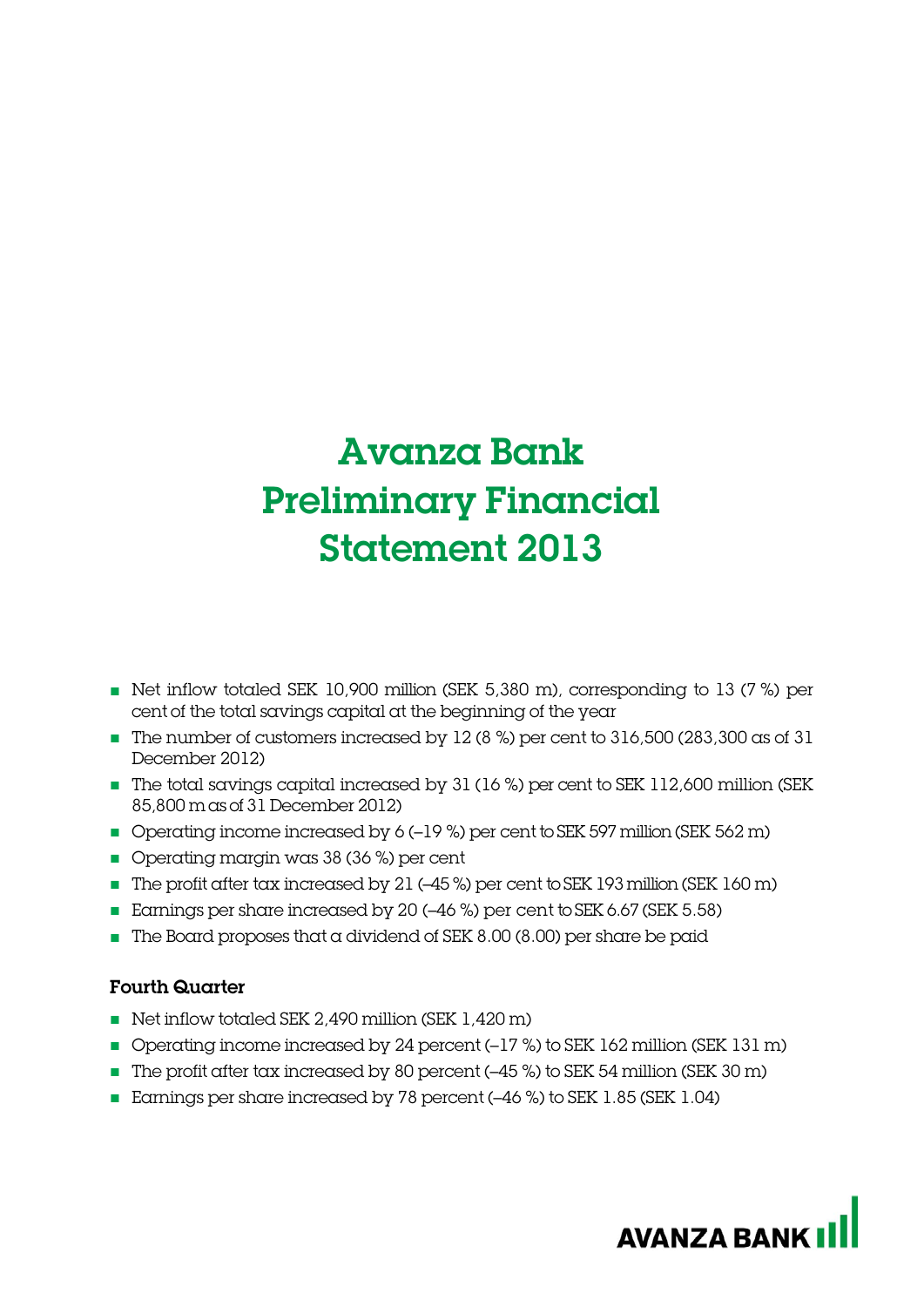# This is Avanza Bank

- Sweden's leading internet bank for saving and investments, with Sweden's most satisfied savings customers for four years in a row\*
- Largest on the Stockholm Stock Exchange\*\*
- Low risk profile; no trading on its own behalf, self-sufficient financing via equity and customer deposits
- Avanza Bank falls under the supervision of the Swedish Financial Supervisory Authority and is covered by the stateprovided deposit insurance guarantee
- Best internet broker in Sweden\*\*\*
- Primary focus on private savers in Sweden
- No fixed account charges, yearly fees or depositing fees
- Brokerage fees from SEK 7
- The widest range of savings products and pension solutions on the market
- Trade in over 1,200 funds from 130 fund companies
- Trade on all of the Nordic Stock Exchanges, as well as in the USA and Canada via internet and on other Stock Exchanges via telephone
- Tools, analyses, news and software to support you in all of your decisions
- Topical news and impartial advice from the independent online magazine Placera.nu
- Selection of products:
	- □ Avanza Zero Sweden's first free-of-charge fund
	- □ Superlånet the lowest interest on the market, with the customers' securities as collateral
	- □ Superbolånet the lowest mortgage interest on the market, linked to the repo rate and with a unique flexibility
	- $\Box$  Sparkonto + with better interest rates and up to five times the state-provided deposit insurance guarantee
- Double pension\*\*\*\*



## Quarterly Summary

|                                                 | $Q_4$   | Q3      | Q <sub>2</sub> | Q1      | $Q_4$   | Q <sub>3</sub> | Q <sub>2</sub> | Q <sub>1</sub> |
|-------------------------------------------------|---------|---------|----------------|---------|---------|----------------|----------------|----------------|
| Avanza Bank                                     | 2013    | 2013    | 2013           | 2013    | 2012    | 2012           | 2012           | 2012           |
| Operating income, SEK m                         | 162     | 148     | 137            | 150     | 131     | 125            | 141            | 164            |
| Operating profit, SEK m                         | 64      | 73      | 35             | 54      | 38      | 42             | 48             | 72             |
| Operating margin, %                             | 40      | 49      | 26             | 36      | 29      | 34             | 34             | 44             |
| Earnings per share, SEK                         | 1.85    | 2.15    | 1.11           | 1.55    | 1.04    | 1.11           | 1.34           | 2.11           |
| Return on shareholders' equity, %               | 7       | 9       | 4              | 5       | 4       | 4              | 5              | 7              |
|                                                 |         |         |                |         |         |                |                |                |
| Net inflow, SEK m                               | 2.490   | 2.260   | 2.860          | 3.290   | 1.420   | 970            | 1.080          | 1,910          |
| Savings capital at the end of the period, SEK m | 112.600 | 105.000 | 94.600         | 93.400  | 85,800  | 82.200         | 78.700         | 82.000         |
| No. accounts at the end of the period           | 544.900 | 524.000 | 507,200        | 492.200 | 471.600 | 458,800        | 447,900        | 436,500        |
| No. customers at the end of the period          | 316,500 | 306,900 | 298,300        | 292.200 | 283.300 | 278,900        | 274.740        | 270.100        |

Source: Svenskt Kvalitetsindex (SKI)

\*\*\* Source: "Aktiespararen" magazine, February 2013

We can prove that a 30 year-old can earn twice as much pension with us than with the largest pension company in Sweden

In terms of the number of transactions on NASDAQ OMX Stockholm, including First North and Burgundy, January-December 2013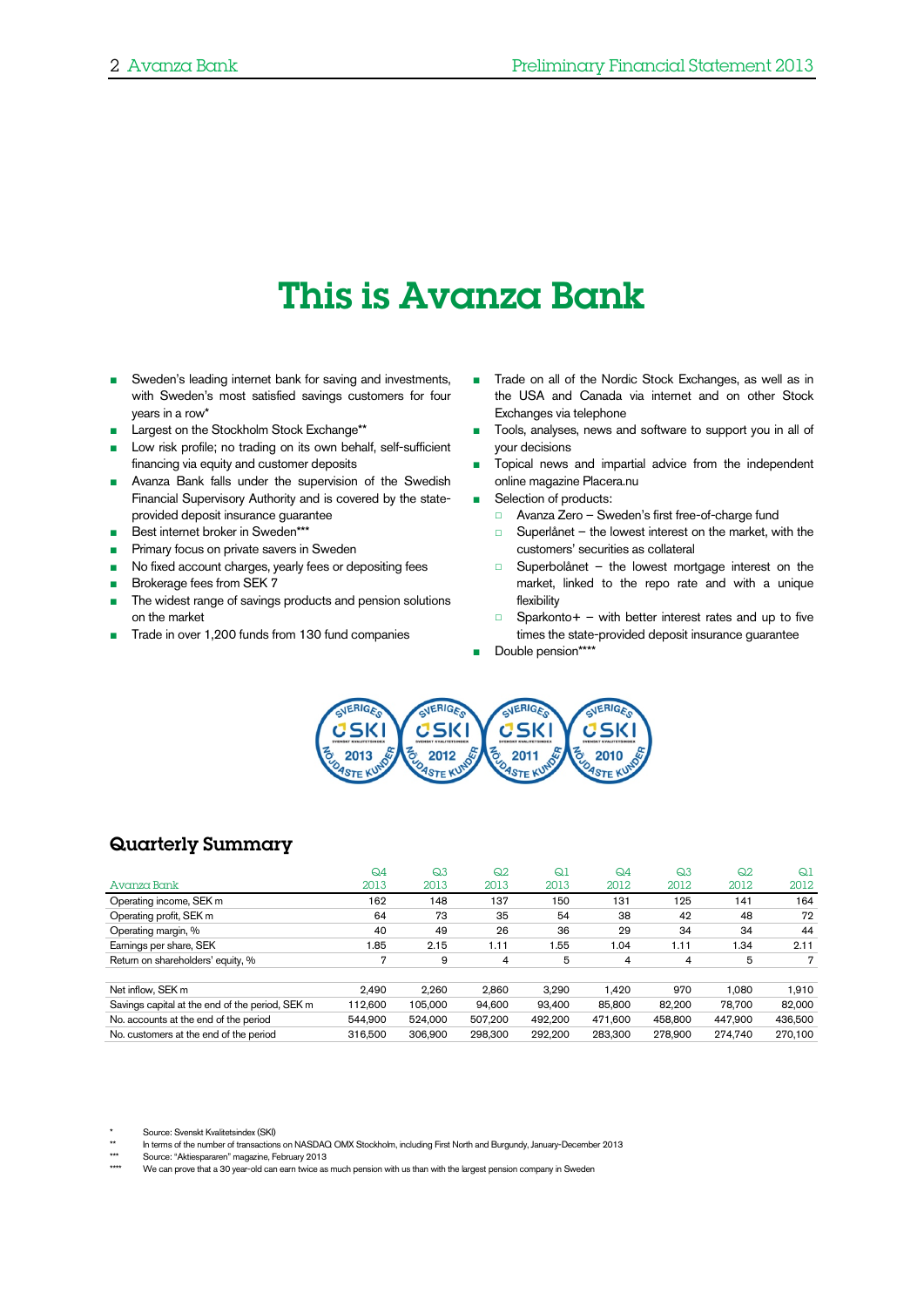# Comments from the Managing Director

"In December Avanza won the award for having Sweden's most satisfied savers in the annual survey executed by Svenskt Kvalitetsindex . We have now received this award for the fourth year in a row, something which makes us particularly pleased as during 2013 we launched an entirely new banking site for our customers. This is a project which occupied a significant part of our staff during large parts of the year, and has given our customers many new things to become familiar with. During December, we also received Privata Affärer's prize for the "Year's Innovation within Banking/Finance" for our Mortgage Loan, which we launched during the final quarter.

Our activities in the occupational pension market, the new banking site, more modern IT systems and changes in our client communication, in combination with a positive stock exchange development, resulted in a historical year from a growth perspective. During the fourth quarter, we succeeded in further increasing the pace of our expansion and we welcomed 33,000 new customers, an increase of 64 percent from 2012 and well in excess of our long-term goal of 20,000-30,000 new customers per year. On the back of this robust customer growth we could, with a net inflow of SEK 10.9 billion, report the strongest net inflow in the company's history, more than double the inflow in 2012. Consequently, during 2013 we surpassed our long-term goal of capturing at least 5 percent of the net inflow into the Swedish savings market and we increased our total market share from 1.8 to 2.1 percent of the Swedish savings market. We also increased our market share of trading on the Stockholm Stock Exchange and in 2013 we became the largest Swedish bank on the Stockholm Stock Exchange in terms of total number of transactions.

With an increase in savings capital of 31 percent and a nearly unchanged cost level, operating income increased by 12 percent. A low interest rate level during the entire year, in combination with weak trading activities during the first six months, negatively impacted income in spite of a strong underlying growth in the number of customers and in savings capital. During the second half of the year, operating income turned upwards as customer activity increased on the stock exchange and operating expenses decreased to a normal level after the completion of the IT project. This trend has continued in

the new year and even if it appears that the low interest rates will continue, the premises for continued profit growth look good for 2014.

During the coming year we will focus the development of the operations on three primary areas: the further advancement of our position within occupational pensions, the continued broadening and development of our offering, and continued cost control.

In conclusion, I wish to extend a big "thank you" to all of the fantastic personnel who successively steered the new site project into the harbour, and also to all of the shareholders and customers who have had patience in conjunction with this project. With the new site now in place, we have the premises to ensure that Avanza can continue to be a leading player in the Swedish savings market and can generate growth through new innovations and an improved customer experience. All of this will hopefully lead to Avanza being chosen as the bank with Sweden's most satisfied customers again next year."

Stockholm, 16 January 2014

Martin Tivéus, Managing Director Avanza Bank

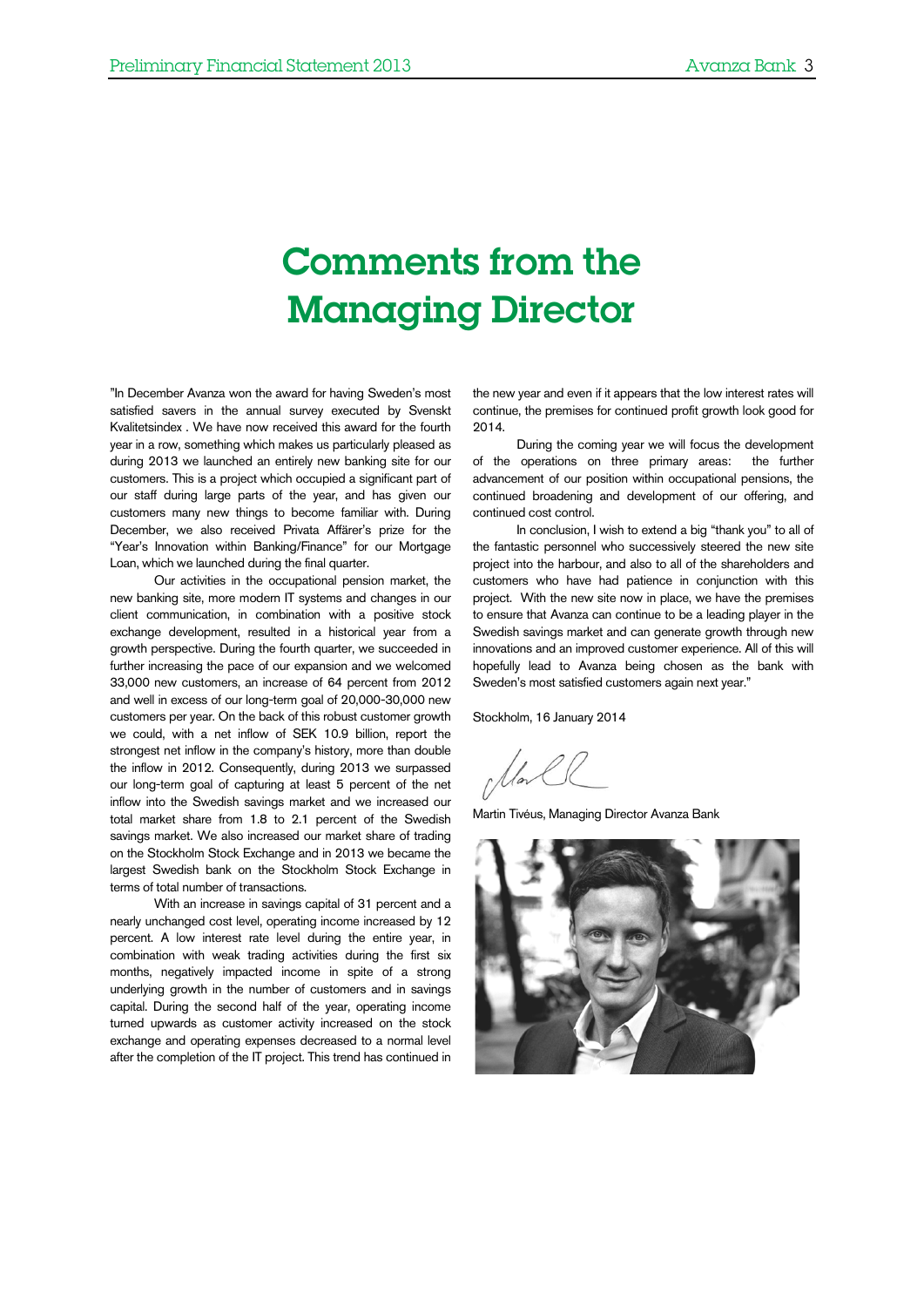## Operations

#### Market and sales

The yield on the Stockholm Stock Exchange was good during the fourth quarter and the SIX Return Index rose by 10 percent. Total yield for the year was 28 percent. The level of activity continued to recover and turnover during the fourth quarter was 17 percent higher than during the equivalent period in the previous year.

The trend of customers choosing funds as a savings form continued during the entire year. Mutual funds dominated, primarily Swedish and global funds, while the growth market funds developed more weakly.

The Investment Savings Account (ISK) has been very popular during the year. Slightly more than fifty percent of Avanza's net inflow went into ISK and the number of accounts increased by 156 percent.

During the fourth quarter, the Avanza Mortgage Loan was launched, aimed at Private Banking customers and capped at SEK 1.5 billion. The interest in this product has been significant and approximately SEK 530 million in credits has been granted, implying that one third of the total loan amount has been utilised. However, at the end of the year, only SEK 90 million of the granted loans had been paid out.

The net inflow of occupational pensions continued to be strong during 2013 in terms of both capital and new accounts. The inflow of capital, amounting to SEK 1,330 million, increased by 32 percent compared with the previous year which, in turn, was an increase of 44 percent compared with the year before that. The total amount of savings capital in the occupational pension accounts has, consequently, doubled during the last two years from SEK 2,040 million to SEK 5,150 million. Avanza Pension has slightly more than 1 percent of the premium inflow to the occupational pension market and is steadily increasing its share. During the year, more than 1,300 companies chose Avanza as supplier of occupational pensions.

During the fourth quarter, Avanza Pension decided to double its sales organisation working in the occupational pension market and to establish an office in Gothenburg, which was accomplished during January 2014. These investments are expected to imply an increase in costs of three percent compared with the current cost level of the Group.

In autumn 2012, the results of the review regarding life insurance were announced, proposing the extension of the statutory right to transfer pensions. Avanza provided comments on the exposure draft during the first quarter of 2013, proposing several refinements to specific areas. The introduction of the right of unrestricted transfer benefits consumers and will lead to increased competition and mobility within the life insurance industry. Extended transfer rights would also mean that Avanza would be well-positioned to increase its market shares in the pensions market and in the Swedish savings market. However, it is still uncertain how possible extended transfer rights would be implemented and when they would be introduced. Preparatory work for the extension of transfer rights is underway both internally within Avanza and externally in the form of intensive lobbying.

During the fourth quarter, Avanza received, for the fourth year in a row, the award for Sweden's most satisfied savers in the annual survey undertaken by Svenskt Kvalitetsindex (SKI).

In December 2013, the Central Bank reduced the key interest rate by 0.25 percentage points to 0.75 percent. The lower rate negatively impacts Avanza's net interest items.

The growth in the Swedish savings market slowed according to SCB during the third quarter 2013 and total net inflow amounted to SEK 28 billion, to be compared with SEK 76 billion during the second quarter. Avanza's share of the net inflow increased, however, to 8.9 (2.0) percent. Of the total savings market in Sweden, Avanza had 2.1 (1.7) percent as at 30 September 2013.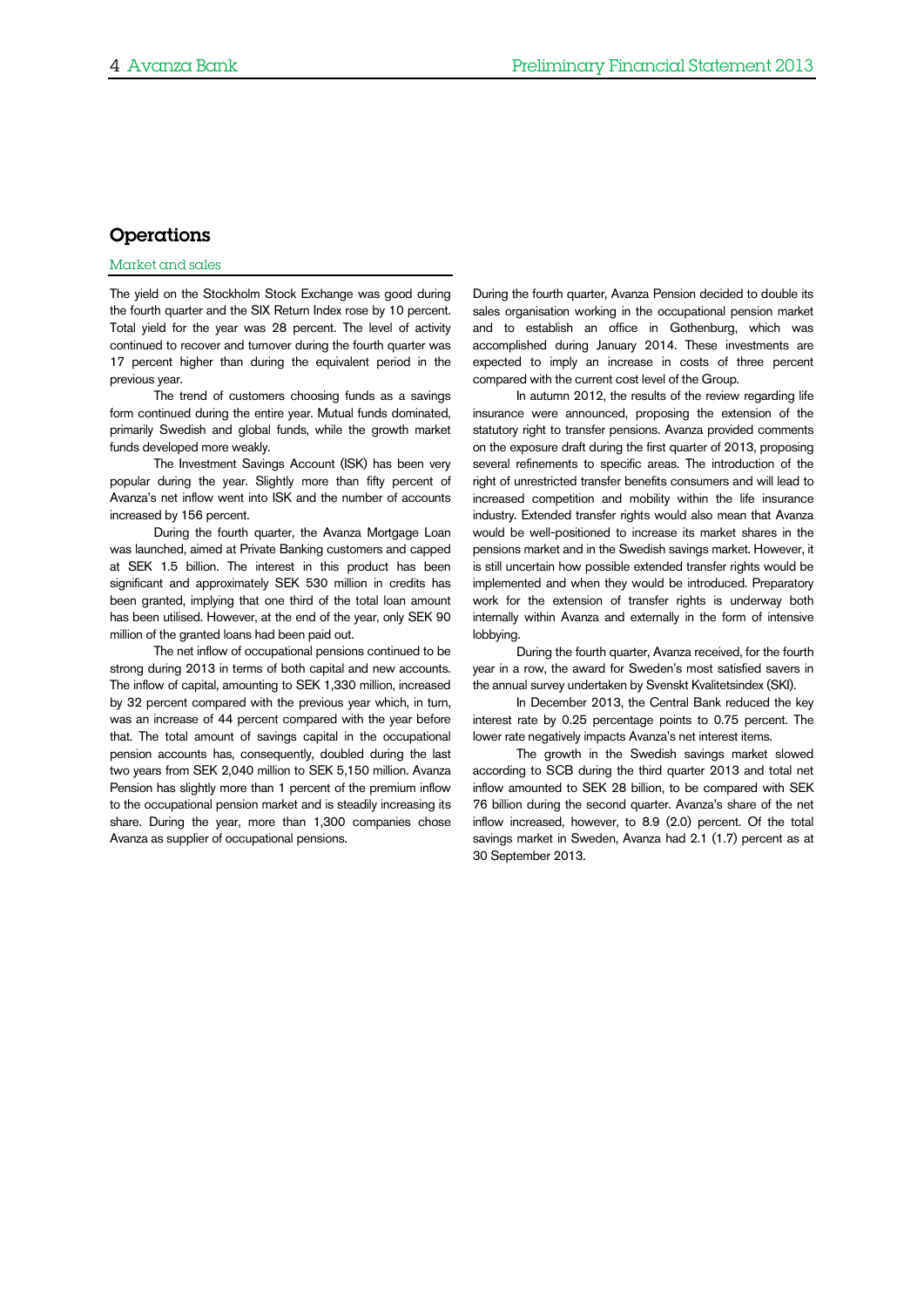|                                                        | 2013    | 2012    | Change                   | 2013    | 2012    | Change |
|--------------------------------------------------------|---------|---------|--------------------------|---------|---------|--------|
| Activity                                               | Oct-Dec | Oct-Dec | ℅                        | Jan-Dec | Jan-Dec | %      |
|                                                        |         |         |                          |         |         |        |
| Net inflow, equity & investment fund accounts, SEK m   | 2,370   | 950     | 149                      | 7,510   | 3,500   | 115    |
| of which, investment savings accounts, SEK m           | 1,170   | 670     | 75                       | 5,520   | 3,520   | 57     |
| Net inflow, savings accounts, SEK m                    | 80      | 480     | $-83$                    | 460     | 370     | 24     |
| of which, external deposit accounts, SEK m             | 30      | 500     | $-94$                    | 520     | 750     | $-31$  |
| Net inflow, pension- & insurance-based accounts, SEK m | 40      | $-10$   | -                        | 2,930   | 1,510   | 94     |
| of which, endowment insurance, SEK m                   | $-370$  | $-350$  | $\overline{\phantom{0}}$ | 1,400   | 350     | 300    |
| of which, occupational pensions, SEK m                 | 320     | 250     | 28                       | 1,330   | 1,010   | 32     |
| Net inflow, SEK m                                      | 2,490   | 1,420   | 75                       | 10,900  | 5,380   | 103    |
|                                                        |         |         |                          |         |         |        |
| Net inflow/Savings capital, %                          | 9       | 7       | $\overline{2}$           | 13      | 7       | 6      |
|                                                        |         |         |                          |         |         |        |
| No. commission notes per account & month               | 1.4     | 1.2     | 17                       | 1.4     | 1.4     | 0      |
| No. transactions per commission note                   | 1.7     | 1.7     | $\Omega$                 | 1.7     | 1.6     | 6      |
| Brokerage per commission note, SEK                     | 71      | 73      | $-3$                     | 71      | 75      | $-5$   |
|                                                        |         |         |                          |         |         |        |
| <b>Market shares</b>                                   |         |         |                          |         |         |        |
| NASDAQ OMX Stockholm and First North                   |         |         |                          |         |         |        |
| No. transactions, %                                    | 7.7     | 6.9     | 0.8                      | 7.3     | 6.4     | 0.9    |
| Turnover, %                                            | 4.3     | 4.1     | 0.2                      | 4.1     | 4.1     | 0.0    |
|                                                        |         |         |                          |         |         |        |

*For definitions, see page [17.](#page-16-0)*

The net inflow during the fourth quarter continued to be high and the total net inflow during the year was more than double that of the previous year. The largest portion of the inflow went into investment savings accounts.

amounted to 7.7 (6.9) percent. Brokerage per commission note was 3 (-5) percent lower during the fourth quarter compared with the same period last year and 5 (-4) percent lower during the full year compared with the previous year.

During the fourth quarter, Avanza's share of the number of transactions completed on the Stockholm stock exchange

|                                                             |                  |            | Change         |            | Change |
|-------------------------------------------------------------|------------------|------------|----------------|------------|--------|
| Savings capital                                             | $31 - 12 - 2013$ | 30-09-2013 | %              | 31-12-2012 | %      |
|                                                             |                  |            |                |            |        |
| Savings capital, equity & investment fund accounts, SEK m   | 61.680           | 56,180     | 10             | 45,510     | 36     |
| of which, investment savings accounts, SEK m                | 11.700           | 9,570      | 22             | 3,960      | 195    |
| Savings capital, savings accounts, SEK m                    | 5,520            | 5,420      | 2              | 4,990      | 11     |
| of which, external deposit accounts, SEK m                  | 4.690            | 4,640      | 1              | 4,110      | 14     |
| Savings capital, pension- & insurance-based accounts, SEK m | 45,400           | 43,400     | 5              | 35,300     | 29     |
| of which, endowment insurance, SEK m                        | 34,200           | 33,100     | 3              | 27,000     | 27     |
| of which, occupational pensions, SEK m                      | 5,150            | 4,610      | 12             | 3,250      | 58     |
| Savings capital, SEK m                                      | 112,600          | 105,000    | $\overline{z}$ | 85,800     | 31     |
|                                                             |                  |            |                |            |        |
| Equities, bonds, derivatives, etc. SEK m                    | 70,390           | 65,530     | $\overline{7}$ | 54,560     | 29     |
| Investment funds, SEK m                                     | 27,900           | 25,600     | 9              | 18,900     | 48     |
| Deposits, SEK m                                             | 17,600           | 17,000     | 4              | 15,200     | 16     |
| of which, external deposits, SEK m                          | 4,690            | 4,640      | 1              | 4,110      | 14     |
| Lending, SEK m                                              | $-3.290$         | $-3,130$   | 5              | $-2,860$   | 15     |
| of which, mortgage loans, SEK m                             | $-90$            |            |                |            |        |
| Savings capital, SEK m                                      | 112,600          | 105,000    | $\overline{z}$ | 85,800     | 31     |
|                                                             |                  |            |                |            |        |
| Deposits/Lending, %                                         | 535              | 543        | $-8$           | 531        | 4      |
| Net deposits/Savings capital, %                             | 13               | 13         | $\mathcal{O}$  | 14         | $-1$   |
|                                                             |                  |            |                |            |        |
| Avanza Bank, SEK m                                          | 61.900           | 58,530     | 6              | 47.780     | 30     |
| Mini, SEK m                                                 | 1,780            | 1,690      | 5              | 1,470      | 21     |
| Private Banking, SEK m                                      | 46,100           | 42,200     | 9              | 34,100     | 35     |
| Pro, SEK m                                                  | 2,820            | 2,580      | 9              | 2,450      | 15     |
| Savings capital, SEK m                                      | 112,600          | 105,000    | $\overline{ }$ | 85,800     | 31     |
|                                                             |                  |            |                |            |        |
| Return, average account since Jan 1 st, %                   | 17               | 12         | 5              | 8          | 9      |
| SIX Return Index since Jan 1 st, %                          | 28               | 20         | 8              | 16         | 12     |

*For definitions, see pag[e 17.](#page-16-0)*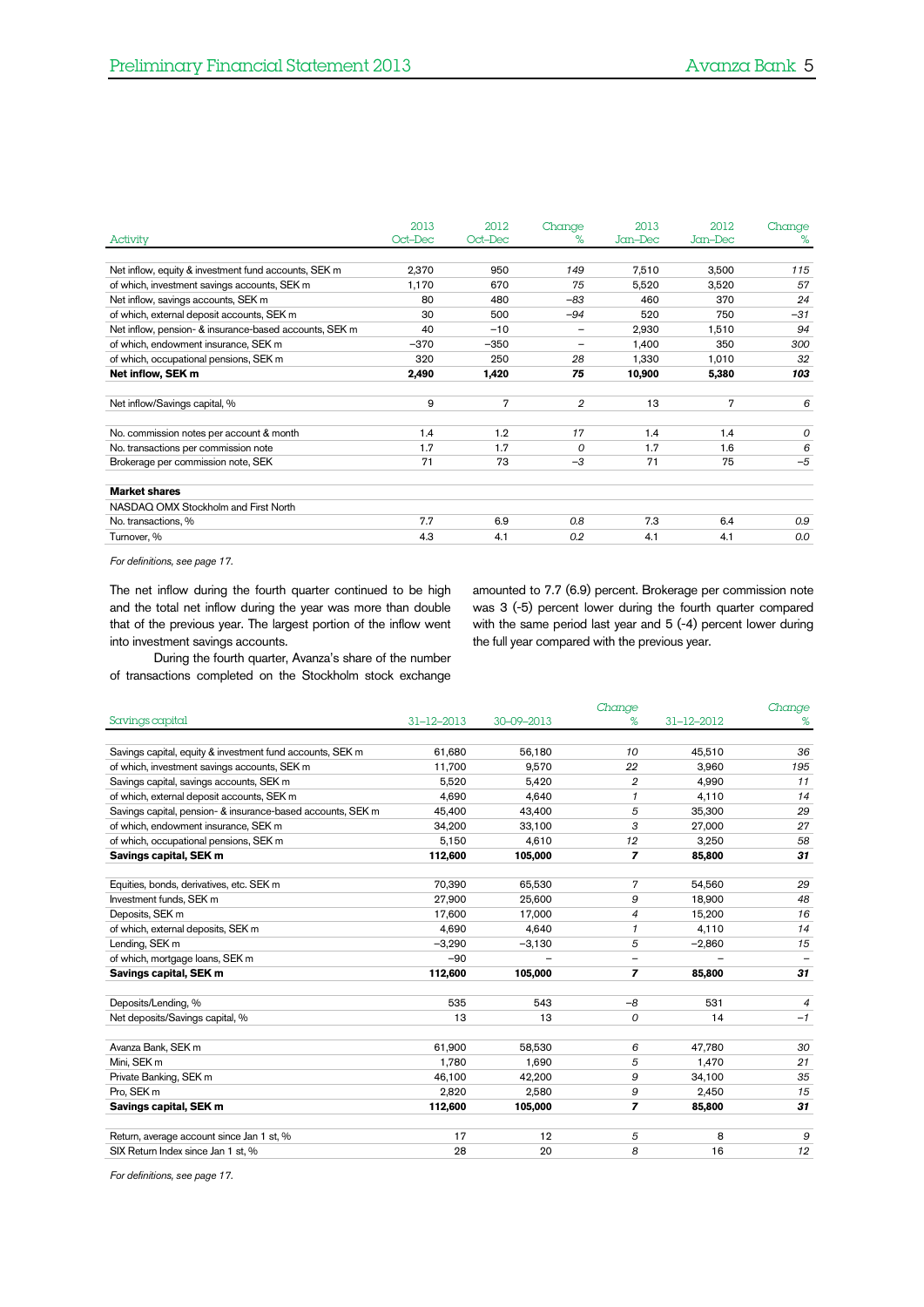Savings capital grew very notably during 2013, driven by the strong client and net inflow, in combination with the positive stock exchange development. At the end of the year, savings capital totalled SEK 113 billion which is an increase by 31 percent compared with the previous year.

|                                           |                  |            | Change |            | Change |
|-------------------------------------------|------------------|------------|--------|------------|--------|
| Accounts                                  | $31 - 12 - 2013$ | 30-09-2013 | ℅      | 31-12-2012 | %      |
|                                           |                  |            |        |            |        |
| No. equity & investment fund accounts     | 277,600          | 266,100    | 4      | 239,000    | 16     |
| of which, no. investment savings accounts | 36,600           | 30,800     | 19     | 14,300     | 156    |
| No. savings accounts                      | 76,900           | 73,500     | 5      | 63,300     | 21     |
| of which, no. external deposit accounts   | 47,200           | 44.200     | 7      | 35,200     | 34     |
| No. pension- & insurance-based accounts   | 190,400          | 184,400    | 3      | 169,300    | 12     |
| of which, no. endowment insurance         | 100,800          | 98,700     | 2      | 93,600     | 8      |
| of which, no. occupational pensions       | 47,600           | 45.600     | 4      | 38,400     | 24     |
| No. accounts                              | 544,900          | 524,000    | 4      | 471,600    | 16     |
|                                           |                  |            |        |            |        |
| Avanza Bank, no. accounts                 | 499,090          | 480,560    | 4      | 431,890    | 16     |
| Mini, no. accounts                        | 21,200           | 21,000     |        | 20,100     | 5      |
| Private Banking, no. accounts             | 20,900           | 19.300     | 8      | 17,200     | 22     |
| Pro, no. accounts                         | 3,710            | 3,140      | 18     | 2,410      | 54     |
| No. accounts                              | 544,900          | 524,000    | 4      | 471,600    | 16     |
|                                           |                  |            |        |            |        |
| No. customers                             | 316,500          | 306,900    | 3      | 283,300    | 12     |
| No. accounts per customer                 | 1.72             | 1.71       |        | 1.66       | 3      |

(1.66) accounts.

*For definitions, see pag[e 17.](#page-16-0)*

Avanza continues to attract new customers and during the fourth quarter the number of customers grew by 9,600. During the year the total number of customer surpassed the 300,000 mark and at the end of the year amounted to 316,500 (283,300). The number of accounts increased during the fourth quarter by 20,900 and in total during 2013 by 73,300.

The number of accounts per customer is a good measure of the savers' degree of involvement in Avanza and percent of the total number of new accounts.

The number of new occupational pension accounts was 9,200 (8,300) during the year, which is equivalent to 13 (15)

Avanza's services and is, thereby, also a measure of the share of the customers' total savings. During the year, the number of accounts per customer increased and now amounts to 1.72

#### Development

During the fourth quarter 2013, Avanza Mortgage Loan was launched, which is a mortgage loan with a low interest rate aimed at Private Banking clients. The loan has a three month interest rate pegged to the repo rate. The loan is granted for up to 50 percent of the value of the property and between SEK 1 million and SEK 10 million. Avanza has chosen to limit the total amount of loans which can be granted to SEK 1.5 billion.

During the quarter the Sparkonto+ savings accounts were also expanded with a fifth cooperation partner when Resurs Bank was launched.

During the year's first three quarters the development work was focused on Avanza's new Internet presence and on modernising the underlying system. This work had been initiated in 2011 with the aim of creating Sweden's best banking experience on the Internet. By creating the new site parallel with the old one and by successively adding content to the new site, the customer's impressions and ideas have been able to be identified and compiled already during the construction process. With ongoing launches, the changes have been presented in a beta version of the new site where the functions have

maintained the same standard as in the old site, and both sites have been able to be used at the same time.

A flexible and modern IT platform enables automated processes, easier-to-use solutions and a better customer experience. With improved scalability and cost efficiency, the premises are created to continue to offer the market's lowest fees combined with the highest level of service, and to ensure that the Bank can develop and offer new services and functions which were not possible to offer with the previous technology.

Many improvements in user experience and functionality have also been undertaken. For example, real-time push notified share prices are now offered to all customers, as well as a better overview of previous transactions and an improved market overview.

In June, all functions were migrated and the new site was launched on a broad basis towards all customers. During the third quarter, the work was focused on making corrections and improvements, largely based on the responses from customers. At the beginning of the fourth quarter, the stability and functionality of the new site was deemed to be satisfactory and the old site could, consequently, be shut down.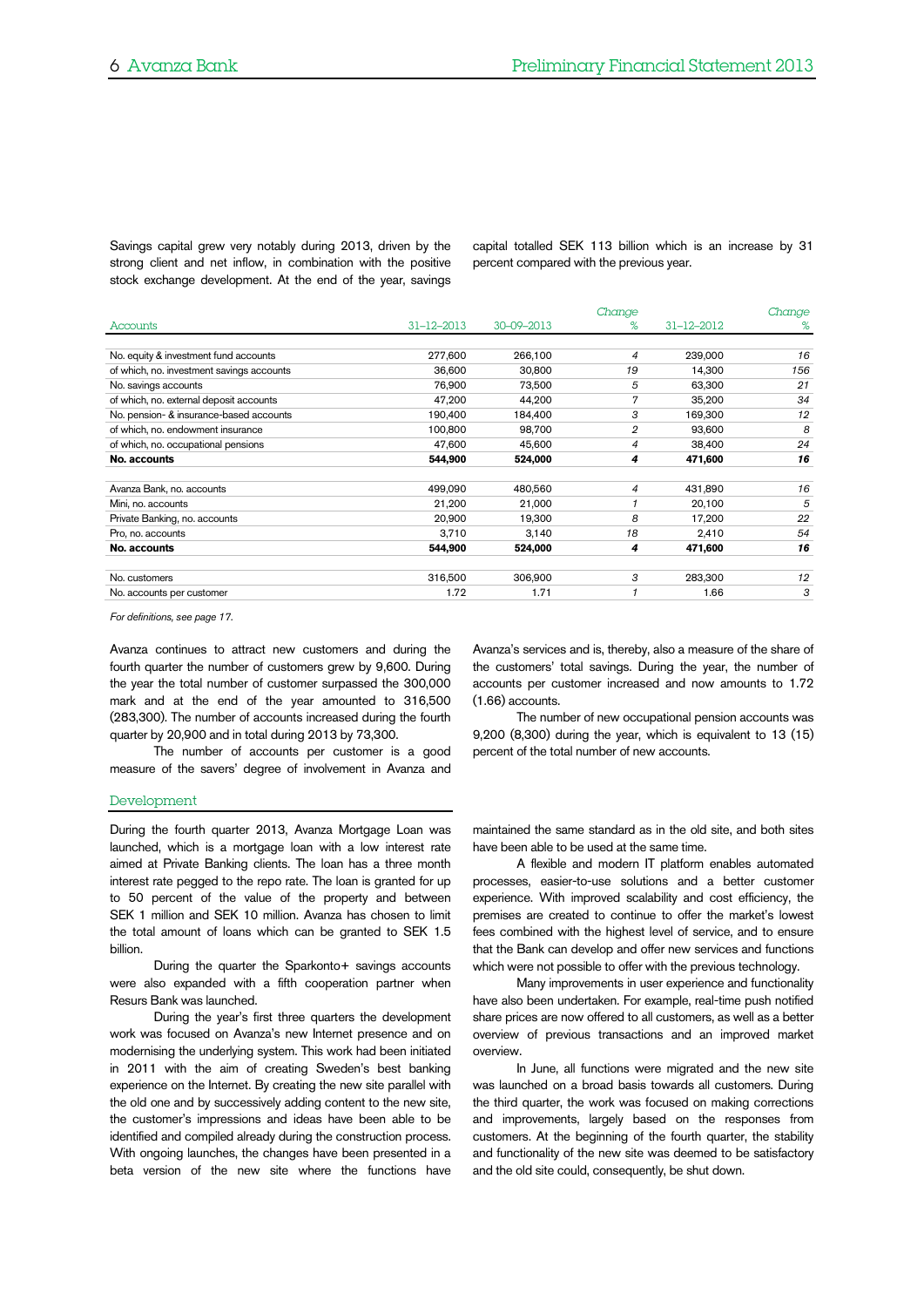## Financial overview

|                                                    | 2013           | 2012           | Change                   | 2013             | 2012             | Change              |
|----------------------------------------------------|----------------|----------------|--------------------------|------------------|------------------|---------------------|
|                                                    | Oct-Dec        | Oct-Dec        | %                        | Jan-Dec          | Jan-Dec          | %                   |
| Income Statement, SEK m                            |                |                |                          |                  |                  |                     |
|                                                    |                |                |                          |                  |                  |                     |
| Brokerage income                                   | 67             | 46             | 46                       | 245              | 216              | 13                  |
| Fund commissions                                   | 22             | 17             | 29                       | 82               | 64               | 28                  |
| Net interest items                                 | 54             | 52             | $\overline{4}$           | 205              | 235              | $-13$               |
| Other income, net *                                | 19             | 16             | 19                       | 65               | 47               | 38                  |
| <b>Operating income</b>                            | 162            | 131            | 24                       | 597              | 562              | 6                   |
| Personnel**                                        | $-56$          | $-53$          | 6                        | $-210$           | $-207$           | $\mathcal{I}$       |
| Marketing                                          | $-9$           | $-6$           | 50                       | $-23$            | $-21$            | 10                  |
|                                                    | $-2$           | $-3$           | $-33$                    | $-10$            | $-13$            |                     |
| Depreciation                                       |                |                |                          |                  |                  | $-23$               |
| Other expenses                                     | $-30$<br>$-97$ | $-31$<br>$-93$ | $-3$<br>4                | $-127$<br>$-370$ | $-119$<br>$-360$ | $\overline{7}$<br>3 |
| Operating expenses before credit losses            |                |                |                          |                  |                  |                     |
| <b>Profit before credit losses</b>                 | 65             | 38             | 71                       | 227              | 202              | 12                  |
| Credit losses, net                                 | $-1$           | $\circ$        | $\overline{\phantom{a}}$ | $-1$             | $-1$             | $\mathcal{O}$       |
| <b>Operating profit</b>                            | 64             | 38             | 68                       | 226              | 201              | 12                  |
|                                                    |                |                |                          |                  |                  |                     |
| Operating margin, %                                | 40             | 29             | 11                       | 38               | 36               | $\overline{2}$      |
| Profit margin, %                                   | 33             | 23             | 10                       | 32               | 28               | $\overline{4}$      |
| Cost/income ratio, %                               | 60             | 71             | $-11$                    | 62               | 64               | $-2$                |
| Earnings per share, SEK                            | 1.85           | 1.04           | 78                       | 6.67             | 5.58             | 20                  |
| Earnings per share after dilution, SEK             | 1.85           | 1.04           | 78                       | 6.67             | 5.58             | 20                  |
| Return on shareholders' equity, %                  | $\overline{7}$ | $\overline{4}$ | 3                        | 25               | 19               | 6                   |
|                                                    |                |                |                          |                  |                  |                     |
| Investments, SEK m                                 | $\mathbf{1}$   | $\mathbf 0$    | $\overline{\phantom{0}}$ | $\overline{4}$   | 3                | 33                  |
| Brokerage income/Operating income, %               | 41             | 35             | 6                        | 41               | 38               | 3                   |
| Non-brokerage income/Operating income, %           | 59             | 65             | $-6$                     | 59               | 62               | $-3$                |
| of which, Fund commissions/Operating income, %     | 14             | 13             | $\mathbf{1}$             | 14               | 11               | $\sqrt{3}$          |
| of which, Net interest items/Operating income, %   | 33             | 40             | $-7$                     | 34               | 42               | $-8$                |
| of which, Other income/Operating income, %         | 12             | 12             | 0                        | 11               | 8                | 3                   |
|                                                    |                |                |                          |                  |                  |                     |
| Non-brokerage income/Operating expenses, %         | 98             | 91             | $\overline{7}$           | 95               | 96               | $-1$                |
| of which, Net interest items/Operating expenses, % | 56             | 56             | 0                        | 55               | 65               | $-10$               |
|                                                    |                |                |                          |                  |                  |                     |
| Operating income/Savings capital, %                | 0.15           | 0.16           | $-0.01$                  | 0.61             | 0.70             | $-0.09$             |
| of which. Net interest items/Savings capital, %    | 0.05           | 0.06           | $-0.01$                  | 0.21             | 0.29             | $-0.08$             |
|                                                    |                |                |                          |                  |                  |                     |
| Average no. employees                              | 265            | 276            | $-4$                     | 268              | 269              | 0                   |
| No. trading days                                   | 61.5           | 61.5           | 0                        | 248.0            | 247.5            | 0                   |
| Web service operational availability, %            | 100.0          | 98.4           | 1.6                      | 99.9             | 99.6             | 0.3                 |

\* Including an impairment of the holding in Burgundy with SEK 9 million in the third quarter 2012.

\*\* Including non-recurring costs related to rationalization through personnel changes of SEK 3.5 million in the third quarter 2012.

|                                     |                  |            | Change                   |            | Change |
|-------------------------------------|------------------|------------|--------------------------|------------|--------|
|                                     | $31 - 12 - 2013$ | 30-09-2013 |                          | 31-12-2012 | %      |
| Shareholders' equity per share, SEK | 27.49            | 25.64      |                          | 28.68      | $-4$   |
| Capital base/Capital requirement    | 1.96             | 2.22       | $-12$                    | 2.21       | $-11$  |
| No. employees                       | 264              | 266        | $\overline{\phantom{0}}$ | 262        |        |
| Market value, SEK                   | 209.00           | 193.00     | 8                        | 131.50     | 59     |
| Market capitalisation, SEK m        | 6.030            | 5.570      |                          | 3.800      | 59     |

*For definitions, see pag[e 17.](#page-16-0)*

*Avanza Bank also publishes an Excel document containing financial history. The information is presented in English and can be viewed at avanzabank.se/keydata.*

Operating income increased during 2013 by 6 (-19) percent compared with the previous year. Brokerage income increased

primarily as a result of the larger customer base which was counteracted by a low level of trading activity during the first half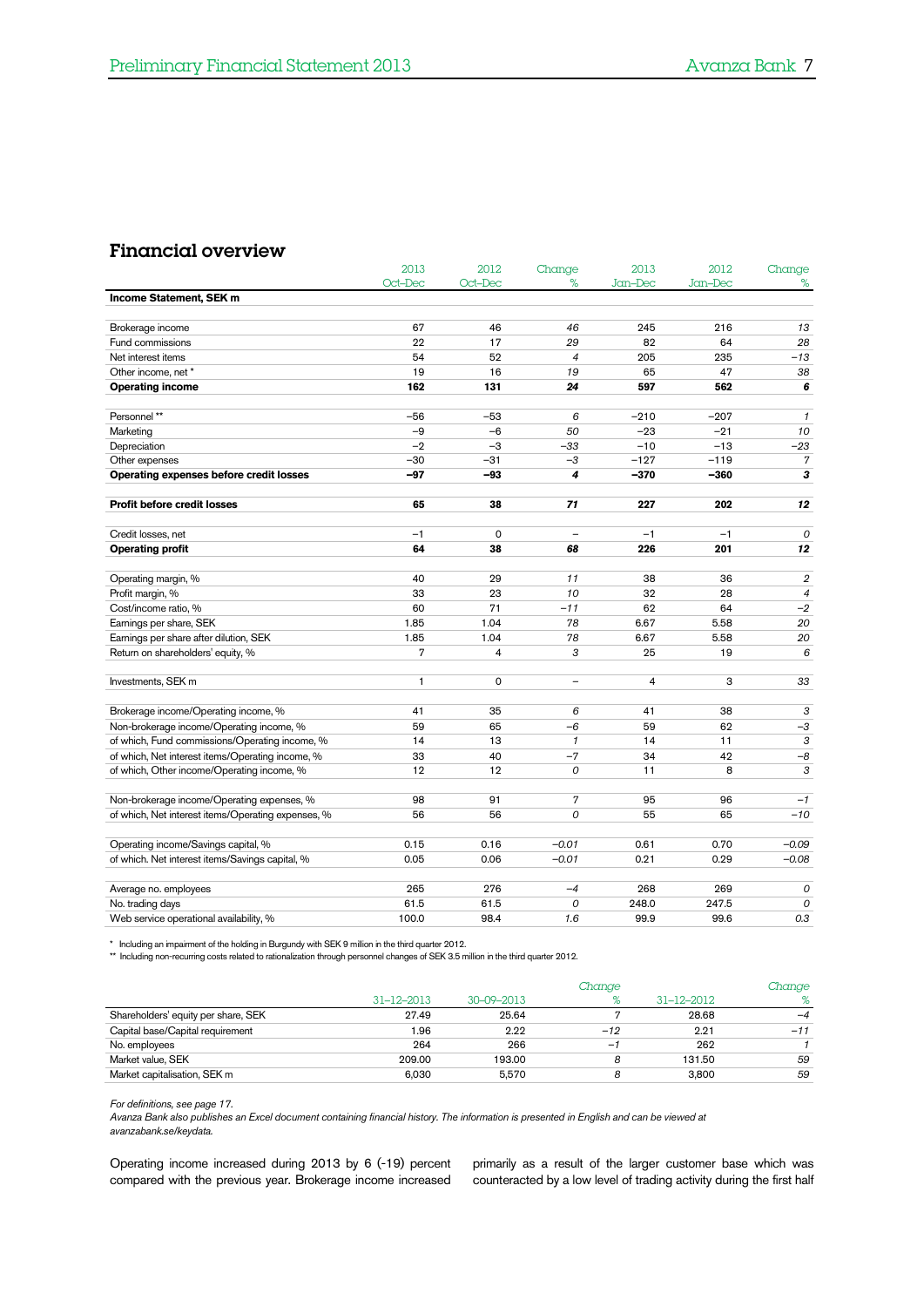of the year and a lower level of brokerage per commission note. Fund commission increased, primarily thanks to an increased interest in investing in funds and the consequent increase in fund capital. The base lending interest rate was on average 0.46 percentage points lower than during the previous year which negatively impacted net interest items. Other income during the previous year was negatively impacted by a value adjustment of SEK 9 million referring to the holding on the Burgundy Stock Exchange.

The fourth quarter's income increased by 24 (-17) percent compared with the previous year, primarily thanks to higher brokerage income and increased fund commission.

Expenses before credit losses increased during the year by 3 (3) percent compared with the previous year, largely as a result of the continued investment in the new Internet bank, an investment which was expensed directly through the income statement. The investment in the new Internet bank was initiated in 2011 and the results of this project were launched on a broad base at the end of the second quarter.

During 2013, non-brokerage income amounted to the equivalent to 95 (96) percent of total expenses. Non-brokerage income is primarily comprised of net interest items, fund brokerage and net currency effect. The long-term goal is that total non-brokerage income shall be in excess of 100 percent of total expenses.

#### Capital surplus

|                                                                                              |        | $31-12-2013$ $31-12-2012$ |
|----------------------------------------------------------------------------------------------|--------|---------------------------|
| Shareholders' equity, the Group                                                              | 794    | 828                       |
| Intangible fixed assets and deferred tax receivables, SEK m                                  | $-24$  | $-24$                     |
| Capital requirement with reference to Avanza Bank's internal capital evaluation (IKU), SEK m | $-302$ | $-298$                    |
| Total capital surplus before dividend, SEK m                                                 | 468    | 507                       |
|                                                                                              |        |                           |
| Capital surplus per share, SEK                                                               | 16.22  | 17.54                     |
|                                                                                              |        |                           |

*Intangible fixed assets and deferred tax receivables are not included in the capital base under the capital adequacy rules and are thus not distributable and should be reduced from the equity. See also Note 4, page [15.](#page-14-0)*

The capital surplus, i.e. the maximum scope available for dividend payments and buybacks of the company's own shares, totalled SEK 468 million as of 31 December 2013.

#### **Dividend**

The Board of Directors proposes that a dividend of SEK 8.00 (SEK 8.00) per share be paid, or 120 per cent (145 %) of the profit for the year. It is estimated that in the long-term, Avanza Bank will be able to distribute a minimum of 70 per cent of its profits to the shareholders.

#### Financial position

All of Avanza Bank's assets have a high level of liquidity. The majority of the assets can, therefore, be transferred within one day. The assets are deemed to be secure. Between 2001 and 2013 total credit losses amounted to SEK 9 million, which is the equivalent, on average, to less than 0.03 percent per year. Avanza Bank does not conduct, and has not previously conducted, trading in securities on its own behalf.

The statutory protection and guarantees (such as the state deposit guarantee) apply to customers in Avanza Bank in the same manner as applying to other Swedish banks and insurance companies. Additional information on Avanza Bank and security matters can be found on avanzabank.se.

#### The Parent Company Avanza Bank Holding AB

Avanza Bank Holding AB is the Parent Company in the Avanza Bank Group. The operating result for the year was SEK –6 million (SEK –7 m). The Parent Company does not report any sales. Anticipated dividends from subsidiary companies totalling SEK 208 million (SEK 149 m) have been reported. A dividend payment of SEK 231 million (SEK 283 m) has been made to the shareholders.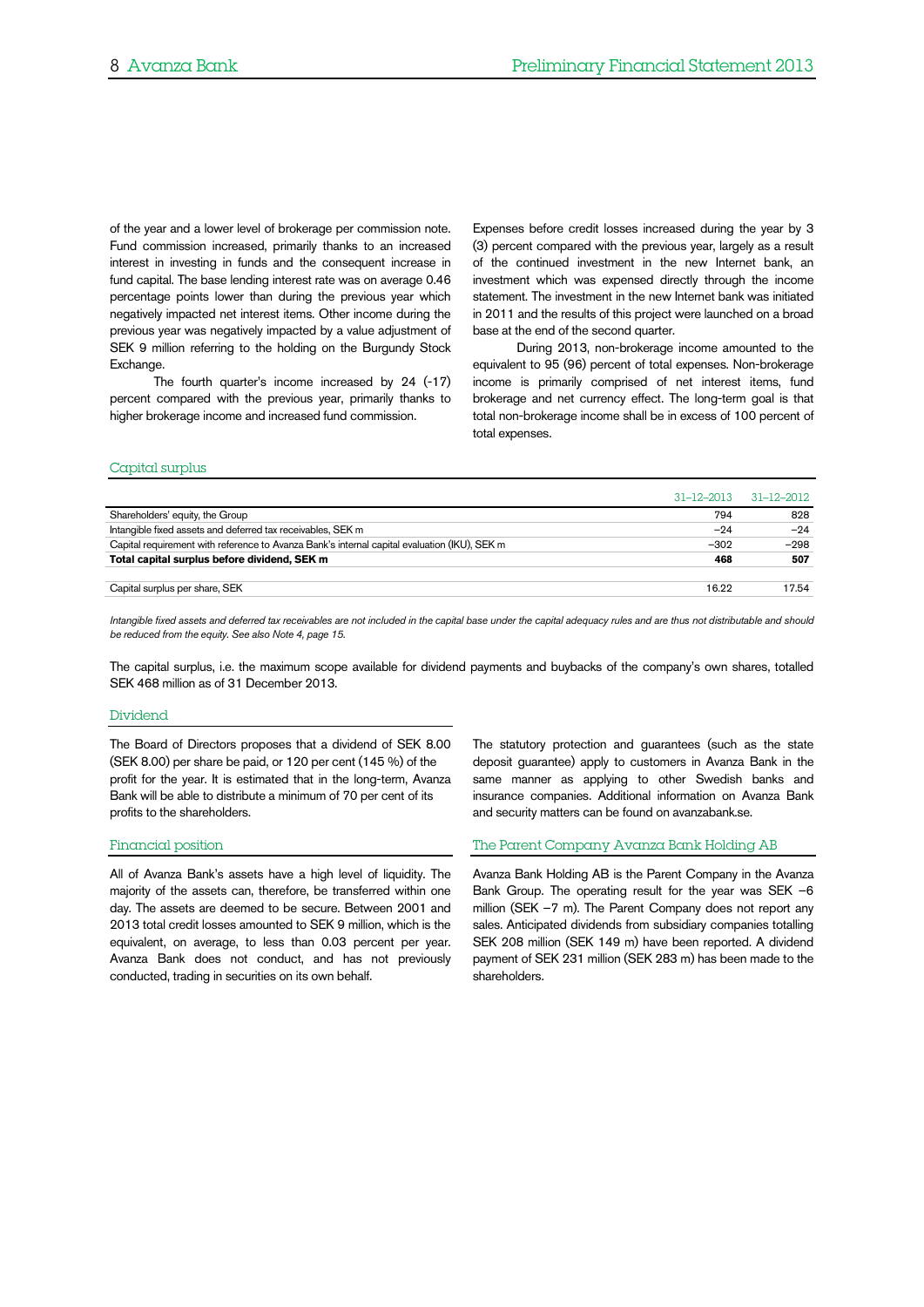### Outlook for the future

Growth possibilities on the Swedish savings market are deemed to be positive. In order to generate long-term value for our shareholders, Avanza's activities are concentrated on those areas we can impact and which drive the underlying growth of the company, in combination with the thorough monitoring of expenses – good scalability in the operations, strong net inflow, good growth in customers and customer satisfaction.

Factors impacting Avanza's possibilities for future growth include:

#### Growth of the savings market

Our assessment is that the Swedish savings market will grow by 6–8 per cent per year in the long-term, which is in line with the growth experienced over the last ten years. However, there is a risk that concerns regarding the housing market might spread to the savings market. Worries about falling housing prices, in combination with uncertainty regarding the stock market, may imply that more Swedes will choose to save by paying off their mortgages, which, in the short-term, may have a negative impact on the growth of the Swedish savings market.

Avanza's growth opportunities are not, however, limited to the growth of the Swedish savings market. This is because Avanza currently has a market share of only 2.1 per cent of the Swedish savings market, and is also due to the fact that capital transferred from other savings institutions to Avanza is not included in the net inflow to the Swedish savings market.

#### Net inflow and growth in value

An important factor generating long-term growth in savings capital is the net inflow.

Growth in net inflow is achieved through increased savings from new and existing customers. Avanza aims to attract 20,000-30,000 new customers per year, in addition to utilising its advantages in terms of offering the market's widest range of savings products, and its lowest prices, enabling Avanza's total share of customers' savings to increase over time. Our assessment is that our customers have, today, approximately fifty per cent of their transferrable savings in Avanza. In addition to the net inflow, the value increase also generates growth in customers' savings capital.

Avanza has a goal to annually attract a total of at least 5 per cent of the net inflow in the Swedish savings market.

#### Relationship between growth in savings capital and growth in operating income

From a long-term perspective, there is a clear relationship between the growth in savings capital and the growth in operating income, for which reason an underlying growth in savings capital creates the conditions necessary for increased income. Income is primarily generated through brokerage income from trading in securities, net interest income from borrowing and lending activities, from fund commission and in the form of other compensation from suppliers of savings products. The income to savings capital ratio has fallen by 10 per cent per year over the last five years due to price pressure, combined with the effects of the product mix of savings, a lower short-term interest rate level and fluctuations in trading activity on the stock market. Our assessment is that the income to savings capital ratio will fall from its current level at a lower rate than the historical rate. This assessment is based on our forecast of the continued effects of the product mix of savings capital, as we believe that fund savings and interest rate products will increase in the future, to the detriment of trading in shares, in conjunction with an increase in pension capital. Price pressure due to competition is, however, deemed to be limited.

#### Outlook for 3-5 years

The savings behaviour we have observed during the previous two years has mainly been characterized by a lower risk appetite than has historically been the case, as well as by decreasing actual and expected returns. We have also seen a gradual shift in savings in funds towards funds with lower fees, partly as a consequence of an increasing cost consciousness amongst customers. We see no reason to expect any structural change for the foreseeable future even if risk aversion will appear cyclically. We, therefore, do not expect, and do not plan for, a return to the same level of income to savings capital ratio as the industry was used to experiencing a few years ago. However, we believe that an unchanged focus on low fees and innovative products is well suited to such an environment and that Avanza remains well positioned for growth in savings from both new and existing customers. Our assessment is that the price pressure in coming years may continue, to a limited extent, from the current income to savings capital ratio of 60 basis points, if the current low interest rates and stock market activity remain.

To ensure competitiveness and profitability by reducing the cost to savings capital ratio will, therefore, be a challenge for the industry as a whole, not least in light of the upward cost pressure due to statutory and regulatory compliance requirements in the wake of the financial crisis and due to increased accessibility requirements on behalf of customers, through various channels and mobile devices. Avanza is well equipped to meet this future with the significant scalability of its IT systems and IT development and continued efficiency enhancement measures. As a consequence of the recent efforts to modernize the internet bank and underlying IT systems, we anticipate cost increases of 3-5 per cent per year over the next few years, which creates the conditions for increased operating margins given the continued strong growth in savings and customers. This means that we expect that the cost to savings capital ratio over the next 3-5 years may decline to 25-30 basis points, from the current 40 basis points, as a direct result of continued growth in customers and savings.

The pension and insurance market is almost twice the size of the market for direct savings in shares and funds. Today's transfer rights only cover pensions which have been subscribed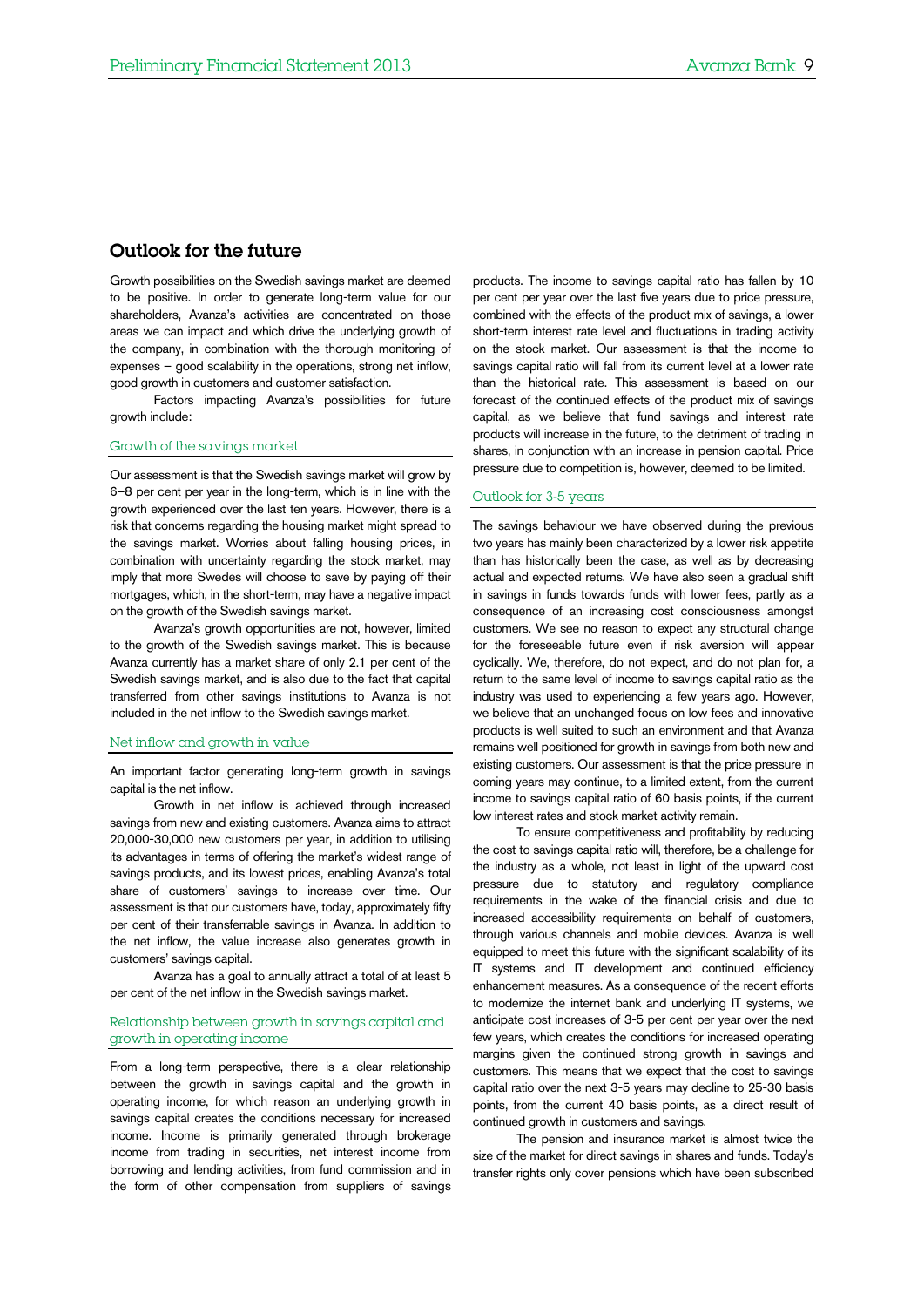to after 2007, and transferable capital today is, thus, limited to only a fraction of the total pension and insurance market, although this fraction will gradually increase with time. In autumn 2012, the review regarding life insurance announced a proposal for enhanced transferability of pension savings. In case of an extended right to transfer pension funds, customers would have the ability to transfer all or part of their savings to Avanza and,

thus, receive a larger pension on retirement, as we offer the lowest fees and the widest range of products for retirement savings. A Parliamentary decision in favour of an extended transfer right would, therefore, have a positive effect on Avanza's growth prospects. However, we consider it unlikely that such a decision would come before the 2014 election.

## Other corporate events

#### Significant risks and uncertainly factors

Avanza Bank's operations are exposed to risks on a daily basis. These risks are measured, controlled and, where necessary, acted upon, in order to protect the Company's capital and reputation. The manner in which Avanza Bank identifies, follows up and manages these risks has a bearing on the soundness of the business and on the Company's long-term profitability. A detailed description of the Group's risk exposure and risk management is provided in Avanza Bank's Annual Report for 2012, Note 32. It is deemed that there are no significant risks other than those risks described in the Annual Report and in this interim report.

#### Transactions with associated parties

Avanza Bank's transactions with associated parties are presented in the Annual Report for 2012, Note 33. No significant changes have taken place since the publication of the Annual Report.

#### Excecutive Management

In August, David Craelius, formerly CTO at Klarna, assumed the position of Head of Bank & Investment Products in Avanza Bank's Group management. David has extensive experience from the bank business in that he worked for Nordnet in several positions from the company's infancy 1998, latest in the position of CIO with responsibility for brokerage, the pension business and business development.

#### Annual General Meeting

The Annual General Meeting of the company's shareholders will be held on Tuesday 29th April 2014 at 15.00 (CET) at Nalen in Stockholm. The Annual Report is scheduled to be available at the company's offices and on the company's website at www.avanza.com, as of week 11 2013.

#### Nomination Committee

The Nomination Committee comprises the Chairman of the Board, Sven Hagströmer, Erik Törnberg, who represents Creades AB, Henrik Schmidt, who represents Montanaro Asset

Management, and Sven Dybeck, who represents the Dybeck family and companies. Erik Törnberg has been appointed Chairman of the Nomination Committee. For further information about the Nomination Committee, please visit Avanza Bank's website at www.avanza.com.

#### Incentives programme

Avanza Bank implemented an incentives programme for the Group's employees in the spring in accordance with a resolution passed by the Annual General Meeting held on 14th April 2011. The stock option programme is the third of a total of three stock option programmes approved for implementation between 2011 and 2013. This year's programme comprises warrants corresponding to the entitlement to subscribe for 490,000 new shares, and the redemption price is SEK 170.06. The term expires on 27 May 2016. The stock option programme has been implemented on market terms.

The redemption period of subsidiary programme 3 of the previous 2008–2010 stock option programme had redemption period from 2 May to 24 May May 2013. The redemption price was SEK 268.46 per share. No shares were scubscribed for in respect of this subsididary programme.

#### Repurchase of the company's own shares

On 17 April 2013, the Annual General Meeting decided to authorise the Board of Directors to implement the acquisition of own shares, up to a maximum of 10 percent of the shares in Avanza Bank Holding AB. No shares were repurchased during the the year and the company holds no repurchased shares as of 31 December 2013.

#### Financial calendar

| Annual Report, 2013                      | March 2014      |
|------------------------------------------|-----------------|
| Interim Report, January - March 2014     | 15 April 2014   |
| Annual General Meeting                   | 23 April 2014   |
| Interim Report, January - June 2014      | 11 July 2014    |
| Interim Report, January - September 2014 | 16 October 2014 |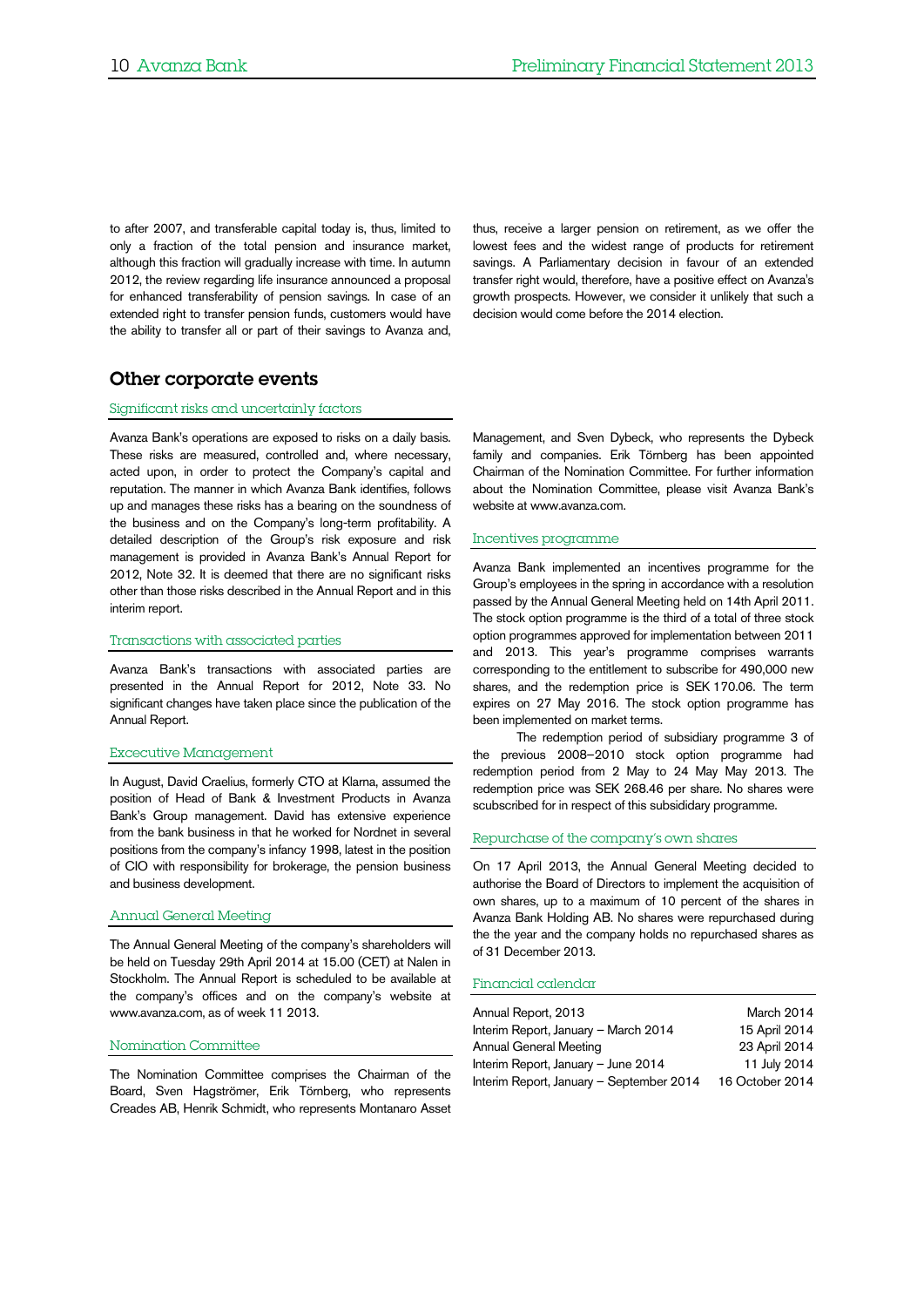## Consolidated Income Statements \*

|                                                      | 2013     | 2012     | 2013    | 2012         |
|------------------------------------------------------|----------|----------|---------|--------------|
| SEK <sub>m</sub>                                     | Oct-Dec  | Oct-Dec  | Jan-Dec | Jan-Dec      |
| <b>Operating income</b>                              |          |          |         |              |
| Commission income                                    | 128      | 95       | 465     | 400          |
| Commission expenses                                  | $-20$    | $-16$    | $-74$   | $-67$        |
| Interest income                                      | 66       | 68       | 253     | 307          |
| Interest expenses                                    | $-12$    | $-16$    | $-48$   | $-72$        |
| Net result of financial transactions                 | 0        | 0        | 1       | $-7$         |
| Other operating income                               | $\Omega$ | $\Omega$ | 0       | $\mathbf{1}$ |
| <b>Total operating income</b>                        | 162      | 131      | 597     | 562          |
|                                                      |          |          |         |              |
| <b>Operating expenses</b>                            |          |          |         |              |
| General administrative costs                         | $-82$    | $-79$    | $-318$  | $-306$       |
| Depreciation of tangible and intangible fixed assets | $-2$     | $-3$     | $-10$   | $-13$        |
| Other operating expenses                             | $-13$    | $-11$    | $-42$   | $-41$        |
| Total operating expenses before credit losses        | $-97$    | $-93$    | $-370$  | $-360$       |
| Operating profit before credit losses                | 65       | 38       | 227     | 202          |
|                                                      |          |          |         |              |
| Credit losses, net                                   | $-1$     | 0        | $-1$    | $-1$         |
| <b>Operating profit</b>                              | 64       | 38       | 226     | 201          |
|                                                      |          |          |         |              |
| Tax on profit for the period                         | $-10$    | $-8$     | $-33$   | $-41$        |
| Net profit/loss for the period **                    | 54       | 30       | 193     | 160          |
| Earnings per share, SEK                              | 1.85     | 1.04     | 6.67    | 5.58         |
| Earnings per share after dilution, SEK               | 1.85     | 1.04     | 6.67    | 5.58         |
| Average no. shares before dilution, thousand         | 28,874   | 28,874   | 28,874  | 28,665       |
| Average no. shares after dilution, thousand          | 29,000   | 28,874   | 28,874  | 28,665       |
| Outstanding no. shares before dilution, thousand     | 28,874   | 28,874   | 28,874  | 28,874       |
| Outstanding no. shares after dilution, thousand      | 29,009   | 28.874   | 29,009  | 28,874       |
| No. shares upon full dilution, thousand              | 30,344   | 30,431   | 30,344  | 30,431       |
|                                                      |          |          |         |              |

\* Corresponds to total comprehensive income in that no other total comprehensive income exists.

\*\* The entire profit accrues to the Parent Company's shareholders.

# Consolidated Balance Sheet

| SEK <sub>m</sub>                           |        | $31 - 12 - 2013$ | $31 - 12 - 2012$ |
|--------------------------------------------|--------|------------------|------------------|
| <b>Assets</b>                              |        |                  |                  |
| Treasury bills eligible for refinancing    |        | 165              |                  |
| Loans to credit institutions               |        | 9,078            | 7,989            |
| Loans to the public                        | Note 1 | 4,188            | 3,710            |
| Shares and participations                  |        | $\mathbf 0$      | $\Omega$         |
| Assets in insurance operations             |        | 42,573           | 33,067           |
| Intangible fixed assets                    |        | 23               | 23               |
| Tangible assets                            |        | 11               | 17               |
| Other assets                               |        | 509              | 316              |
| Prepaid costs and accrued income           |        | 88               | 84               |
| <b>Total assets</b>                        |        | 56,635           | 45,206           |
| Liabilities and shareholders' equity       |        |                  |                  |
| Deposits by the public                     | Note 2 | 12,987           | 11,116           |
| Liabilities in insurance operations        |        | 42,573           | 33,067           |
| Other liabilities                          |        | 186              | 115              |
| Accrued costs and prepaid income           |        | 78               | 71               |
| Provisions                                 |        | 17               | 9                |
| Shareholders' equity                       |        | 794              | 828              |
| Total liabilities and shareholders' equity |        | 56,635           | 45,206           |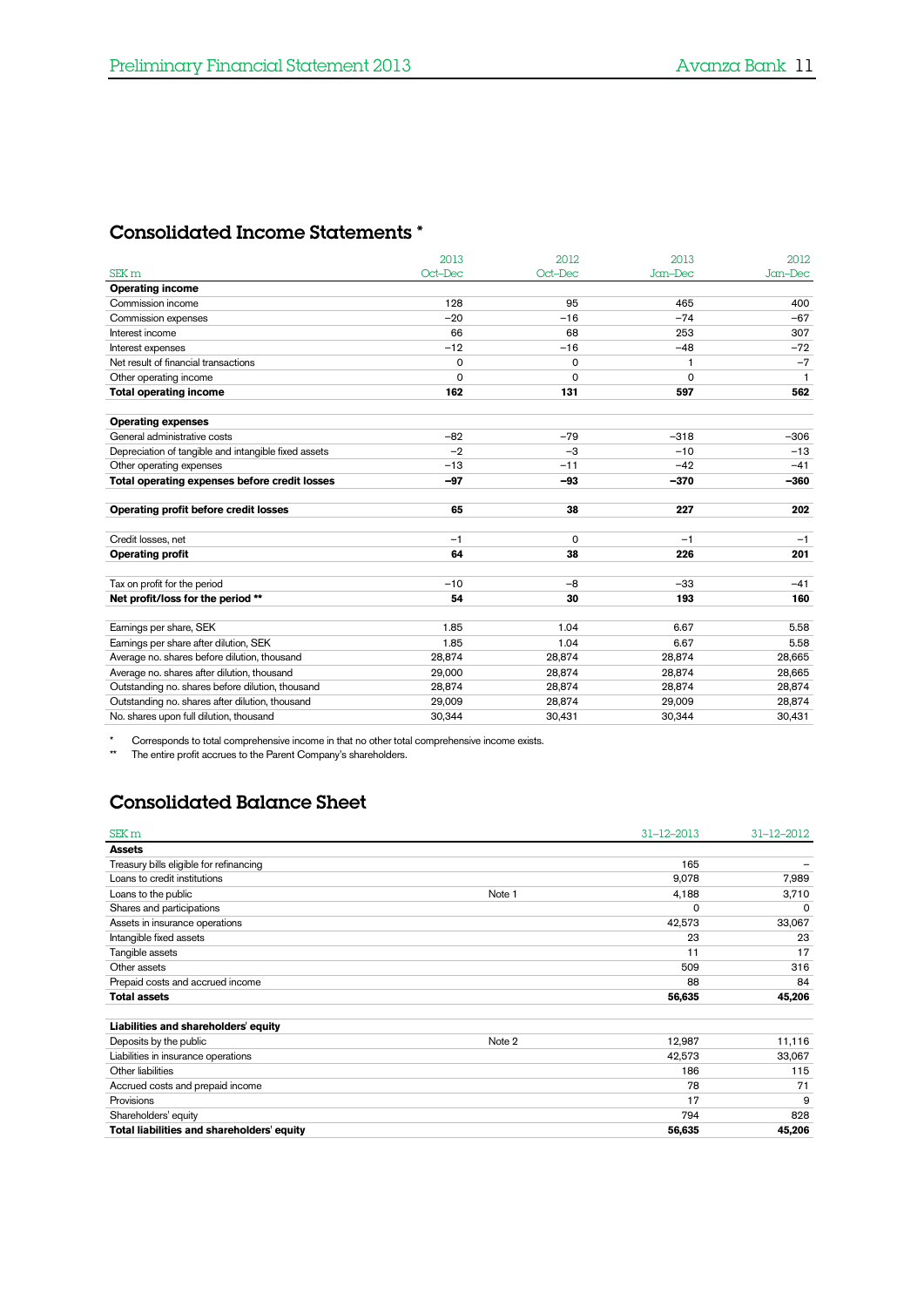# Changes in the Group's shareholders' equity

|                                                     | 2013    | 2012    |
|-----------------------------------------------------|---------|---------|
| SEK <sub>m</sub>                                    | Jan-Dec | Jan-Dec |
| Shareholders' equity at the beginning of the period | 828     | 875     |
| Dividend                                            | $-231$  | $-283$  |
| Warrants issue                                      | 4       |         |
| Exercise of share warrants                          |         | 72      |
| Net profit/loss for the period                      | 193     | 160     |
| Shareholders' equity at the end of the period       | 794     | 828     |

There are no minority shareholdings included in the shareholders' equity.

# Consolidated Cash Flow Statements

|                                                             | 2013    | 2012     | 2013    | 2012    |
|-------------------------------------------------------------|---------|----------|---------|---------|
| SEK m                                                       | Oct–Dec | Oct–Dec  | Jan–Dec | Jan-Dec |
| Cash flow from operating activities                         | 111     | 63       | 204     | 116     |
| Cash flow from operating activities' assets and liabilities | 98      | $-1,024$ | 1.282   | $-589$  |
| Cash flow from investment operations                        | Ξ,      | -1       | $-4$    | $-3$    |
| Cash flow from financial operations                         |         |          | $-392$  | $-207$  |
| Cash flow for the period                                    | 208     | $-962$   | 1.090   | $-683$  |
| Liquid assets at the beginning of the period *              | 8.871   | 8.951    | 7.989   | 8,672   |
| Liquid assets at the end of the period *                    | 9.079   | 7.989    | 9.079   | 7,989   |

\* Liquid assets are defined as loans to credit institutions.

At the end of the period SEK 617 million (SEK 711 m) of consolidated liquid assets are pledged as collateral.

# Parent Company Income Statements

|                                               | 2013     | 2012     |
|-----------------------------------------------|----------|----------|
| SEK <sub>m</sub>                              | Jan-Dec  | Jan-Dec  |
| <b>Operating expenses</b>                     |          |          |
| Administration expenses                       | $-3$     | $-4$     |
| Other operating expenses                      | $-3$     | $-3$     |
| <b>Operating profit/loss</b>                  | -6       | $-7$     |
| <b>Profit/loss from financial investments</b> |          |          |
| Profit/loss from shares in group companies    | 213      | 155      |
| Profit/loss from other securities             |          | $-9$     |
| Interest income and similar items             |          |          |
| Profit/loss before tax                        | 208      | 140      |
|                                               |          |          |
| Tax on profit for the period                  | $\Omega$ | $\Omega$ |
| Net profit/loss for the period                | 208      | 140      |

# Parent Company Balance sheets

| SEK <sub>m</sub>                           | $31 - 12 - 2013$ | $31 - 12 - 2012$ |
|--------------------------------------------|------------------|------------------|
| <b>Assets</b>                              |                  |                  |
| Financial fixed assets                     | 408              | 408              |
| Current receivables *                      | 234              | 256              |
| Liquid assets                              | $\mathbf 0$      | $\Omega$         |
| <b>Total assets</b>                        | 642              | 664              |
| Shareholders' equity and liabilities       |                  |                  |
| Shareholders' equity                       | 639              | 663              |
| <b>Current liabilities</b>                 | 3                |                  |
| Total shareholders' equity and liabilities | 642              | 664              |

\* Of which receivables from subsidiaries SEK 234 million (SEK 256 m).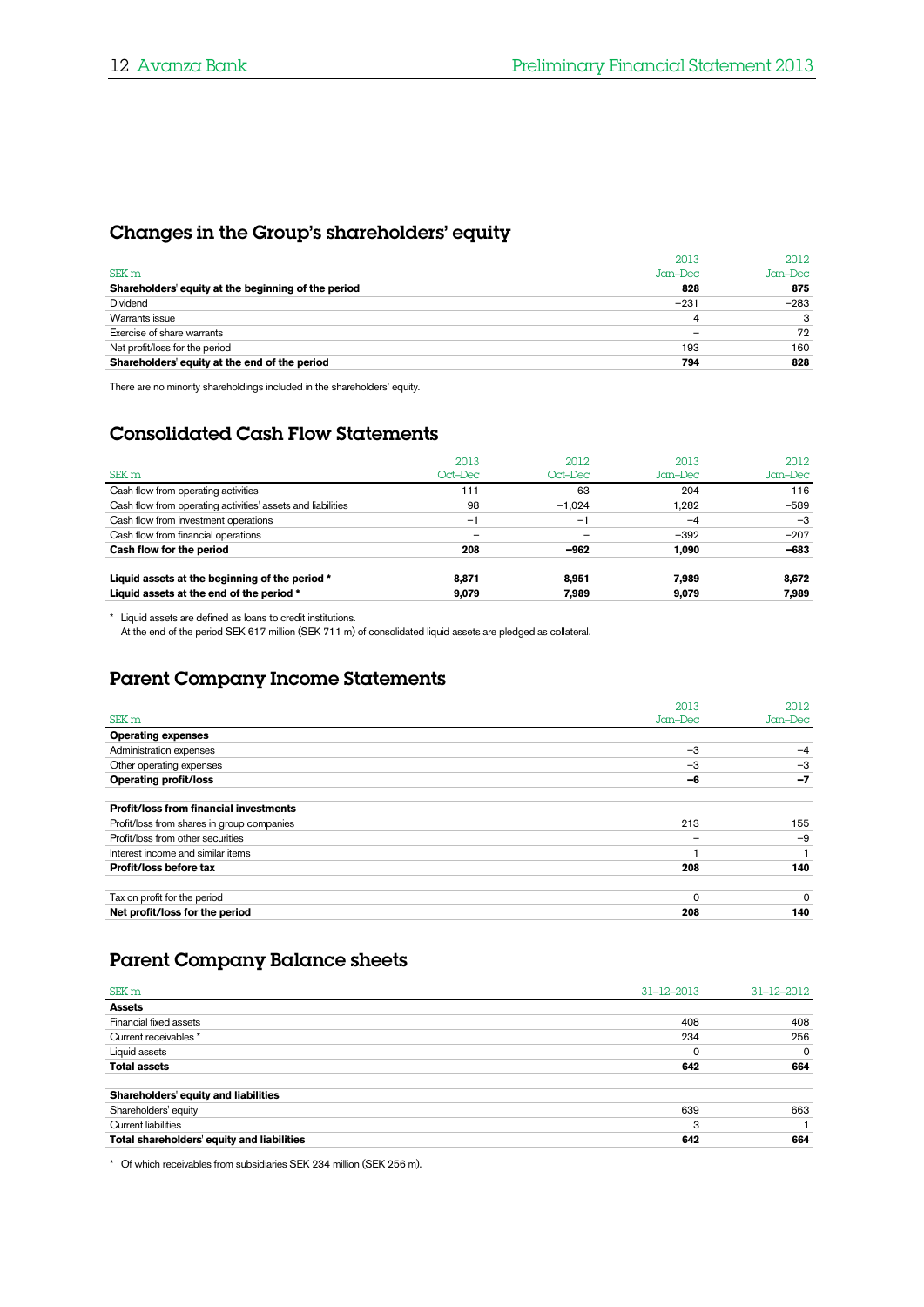## Accounting principles

The Preliminary Financial Statement has been prepared in accordance with IAS 34, Interim Reporting, the Swedish Annual Accounts Act for Credit Institutions and Securities Companies and with the guidelines and general advice issued by the Swedish Financial Supervisory Authority concerning the annual accounts of credit institutions and securities companies (FFFS 2008:25). The Preliminary Financial Statement for the Parent Company has been prepared in accordance with the provisions of the Swedish Annual Accounts Act and and the supplementary accounting rules for legal entities (RFR 2) issued by the Swedish Financial Reporting Board. Accounting principles and calculation methods remain unchanged from those applied in the 2012 Annual Report.

### Notes

#### Note 1 – Loans to the public

Loans to the public are reported after deductions for actual and anticipated credit losses. SEK 902 million (SEK 849 m as of 31 December 2012) of loans to the public as of 31 December 2013, so-called account credits, are covered in their entirety by cash and cash equivalents pledged on endowment insurance accounts. This portion of the lending does not impact the net interest items, as the interest on deposits is the same as the lending rate. SEK 94 million (– as of 31 December 2012) of loans to the public are mortgage loans. Collateral for the remainder of the loans to the public is in the form of securities.

#### Note 2 – Funds managed on behalf of third parties

In addition to the deposits reported in the Balance Sheet, Avanza Bank also has, as of 31 December 2013, deposits by third parties in client fund accounts totalling SEK 813 million (SEK 847 m as of 31 December 2012).

#### Note 3 – Financial instruments

#### **Classification of financial information**

|                                         |                          |                          | Loan                     |                          |                    |          |
|-----------------------------------------|--------------------------|--------------------------|--------------------------|--------------------------|--------------------|----------|
|                                         | Financial instruments    | <b>Investments</b>       | receivables              | Other                    |                    |          |
|                                         | valued at fair value via | held to                  | and accounts             | financial                | Non-financial      |          |
| SEK m, 31-12-2013                       | <b>Income Statement</b>  | maturity                 | receivable               | liabilities              | <i>instruments</i> | Total    |
| <b>Assets</b>                           |                          |                          |                          |                          |                    |          |
| Treasury bills eligible for refinancing | $\overline{\phantom{m}}$ | 165                      |                          | $\qquad \qquad -$        | —                  | 165      |
| Lending to credit institutions          | $\qquad \qquad -$        | $\overline{\phantom{a}}$ | 9,078                    | -                        | $\qquad \qquad -$  | 9,078    |
| Lending to the public                   | $\overline{\phantom{0}}$ |                          | 4,188                    | $\overline{\phantom{0}}$ | —                  | 4,188    |
| Shares and participations               | 0                        |                          | -                        | $\overline{\phantom{0}}$ | —                  | $\Omega$ |
| Assets in insurance operations          | 42,573                   | $\overline{\phantom{m}}$ | $\qquad \qquad -$        | -                        | -                  | 42,573   |
| Intangible assets                       | $\overline{\phantom{m}}$ | $\overline{\phantom{a}}$ |                          |                          | 23                 | 23       |
| Tangible assets                         | -                        | $\overline{\phantom{m}}$ | $\overline{\phantom{0}}$ | $\qquad \qquad -$        | 11                 | 11       |
| Other assets                            | $\qquad \qquad$          |                          | 442                      | -                        | 67                 | 509      |
| Prepaid costs and accrued income        | $\overline{\phantom{0}}$ |                          | 67                       | $\overline{\phantom{0}}$ | 21                 | 88       |
| <b>Total assets</b>                     | 42,573                   | 165                      | 13,775                   | $\overline{\phantom{0}}$ | 122                | 56,635   |
| <b>Liabilities</b>                      |                          |                          |                          |                          |                    |          |
| Deposits by the public                  | -                        | $\overline{\phantom{a}}$ | $\qquad \qquad -$        | 12,987                   | $\qquad \qquad -$  | 12,987   |
| Insurance operations liabilities        | 42,573                   | $\overline{\phantom{m}}$ | $\qquad \qquad -$        |                          | -                  | 42,573   |
| Other liabilities                       | $\overline{\phantom{0}}$ |                          | $\overline{\phantom{0}}$ | 186                      |                    | 186      |
| Accrued costs and prepaid income        | -                        | $\overline{\phantom{m}}$ | -                        | 59                       | 19                 | 78       |
| Provisions                              | $\overline{\phantom{0}}$ |                          | $\overline{\phantom{0}}$ | $\overline{\phantom{0}}$ | 17                 | 17       |
| <b>Total liabilities</b>                | 42,573                   |                          | -                        | 13,232                   | 36                 | 55,841   |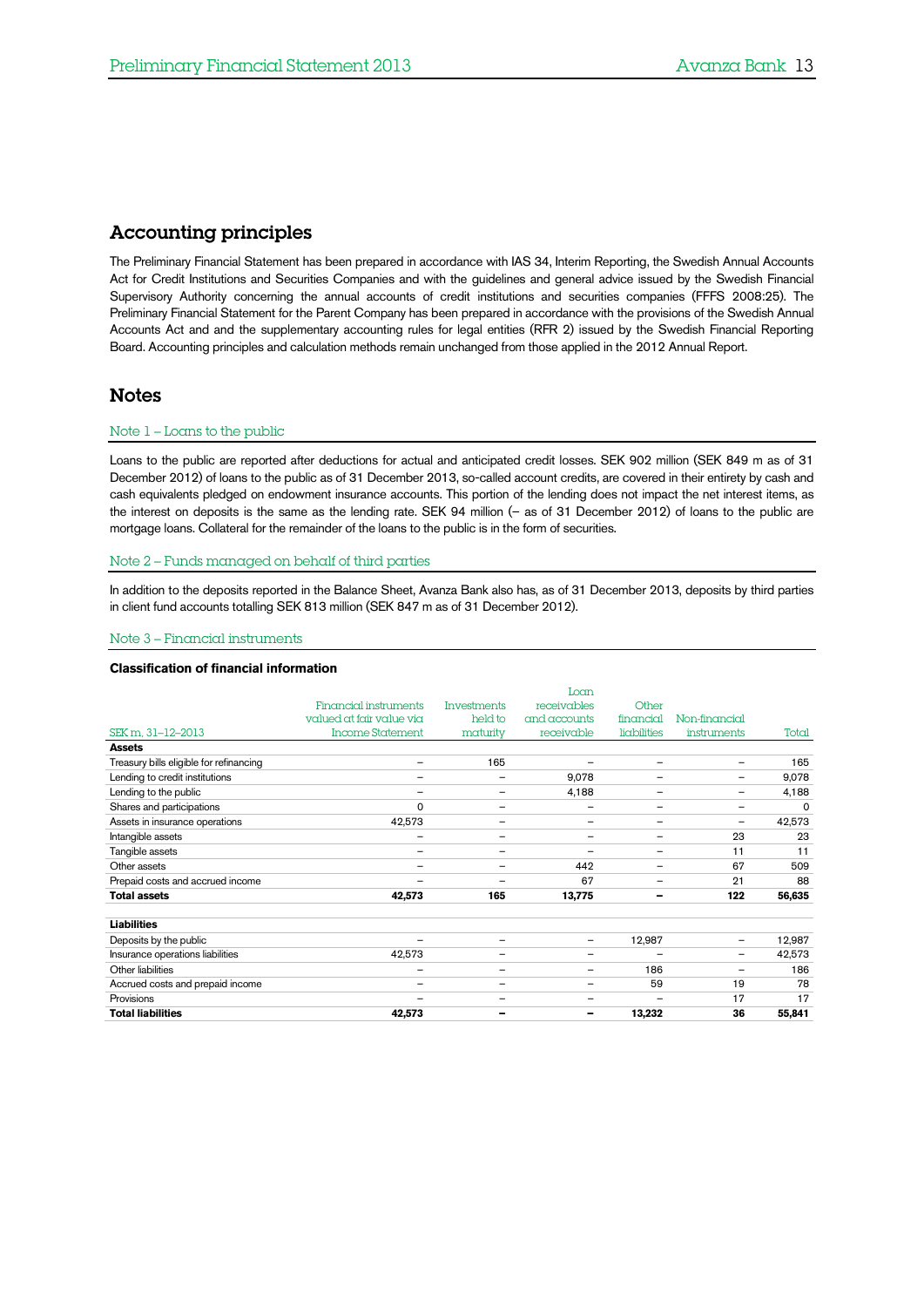#### **Financial instruments valued at fair value**

| SEK m, 31-12-2013                                           | Level 1                  | Level 2         | Level <sub>3</sub> | Total  |
|-------------------------------------------------------------|--------------------------|-----------------|--------------------|--------|
| Assets                                                      |                          |                 |                    |        |
| Equities                                                    | 22,833                   | $\Omega$        |                    | 22,833 |
| Fund units                                                  | 1,350                    | 12,158          |                    | 13,508 |
| Bonds and other interest-bearing securities                 | 673                      | 299             |                    | 972    |
| Other securities                                            | 133                      | 197             |                    | 330    |
| Liquid assets                                               | $\overline{\phantom{0}}$ | $\qquad \qquad$ |                    | 4,930  |
| <b>Total assets</b>                                         | 24,989                   | 12,654          | -                  | 42,573 |
| Liabilities                                                 |                          |                 |                    |        |
| Liabilities in insurance operations (investment agreements) |                          | 42,573          |                    | 42,573 |
| <b>Total liabilities</b>                                    |                          | 42,573          | -                  | 42,573 |

#### **Fair value**

In the case of financial instruments reported at accrued acquisition cost, incurring variable interest, or with short maturities, the reported value and fair value are equal.

The fair value of those financial instruments reported at fair value through profit and loss is determined as shown below.

During the period, no transfers between the levels have taken place. Pension and insurance customers (assets in the insurance operations) are, in principle, only permitted to hold securities traded on a regulated market or a multilateral trading facility, investment funds or securities on unlisted securities markets managed electronically by Avanza Bank.

#### *Financial assets valued at fair value via the Income Statement*

The majority of the securities in this category, primarily comprising assets within the insurance operations, comprise listed securities and the fair value is determined by using the official bid rate on the closing date. The fair value of securities without an active market is determined, initially, by obtaining pricing information from operators who quote daily prices, mainly the net asset values quoted by the fund companies, where the issuer values every individual security, and secondarily, by assessing the most recently completed market transaction between two mutually independent parties.

Changes in the value of assets in the insurance operations correspond to changes in the value of liabilities in the insurance operations and the net result is, therefore, zero.

Financial assets valued at fair value are classified through the use of a hierarchy for fair value that reflects the significance of the input data used in the valuations. The hierarchy contains the following levels:

- Level 1 Quoted prices (unadjusted) on active markets for identical assets or liabilities. The majority of the shares pertaining to the insurance operations are included in this category.
- Level 2 Input data other than the quoted prices included in Level 1, but which are observable for assets or liabilities, either directly (i.e. as prices) or indirectly (i.e. derived from prices). Funds (not traded on a stock exchange) are included in this category. Liabilities in the insurance operations are included in this category as the value of the entire balance sheet item is indirectly related to the value of the assets in the insurance operations.
- Level 3 Input data from the asset or liability in question that is not based on observable market data (nonobservable input data).

The level of the hierarchy for fair values where the valuation at fair value is categorised in its entirety shall be determined on the basis of the lowest level of input data of significance to the valuation at fair value in its entirety. To this end, the assessment of the significance of the input data is conducted with regard to the valuation at fair value in its entirety.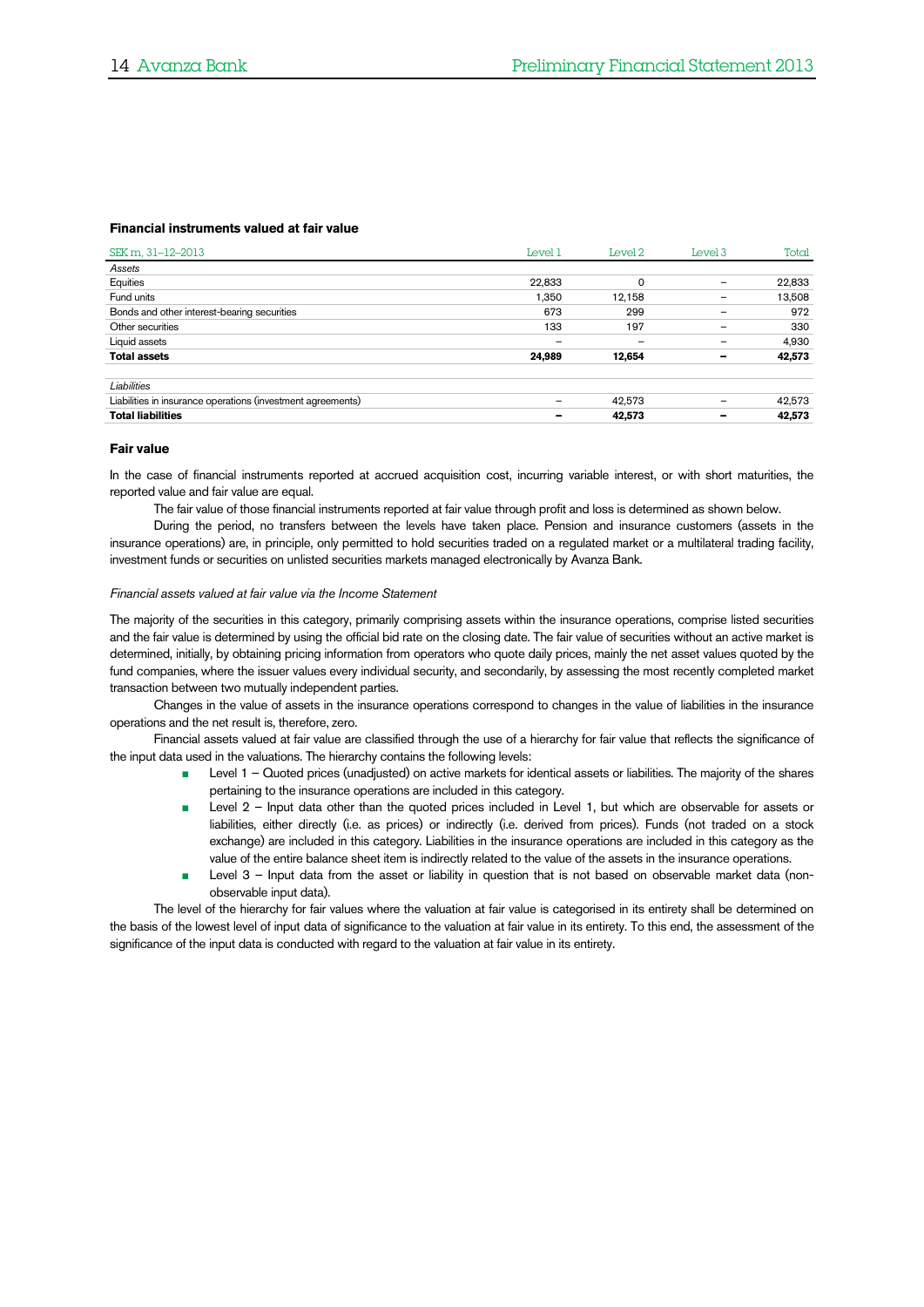### <span id="page-14-0"></span>Note 4 – Capital requirement for the financial conglomerate

| SEK <sub>m</sub>                                                                 | $31 - 12 - 2013$ | $31 - 12 - 2012$ |
|----------------------------------------------------------------------------------|------------------|------------------|
| <b>Capital base</b>                                                              |                  |                  |
| Shareholders' equity, the Group                                                  | 794              | 828              |
| Proposed dividend 8.00 (8.00) SEK per share                                      | $-231$           | $-231$           |
| Shareholders' equity, financial conglomerate                                     | 563              | 597              |
| Less                                                                             |                  |                  |
| Intangible fixed assets and deferred tax receivables                             | $-24$            | $-24$            |
| <b>Capital base</b>                                                              | 539              | 573              |
|                                                                                  |                  |                  |
| <b>Capital requirement</b>                                                       |                  |                  |
| Capital requirement for regulated units within the banking and securities sector | 240              | 226              |
| Capital requirement for regulated units in the insurance sector                  | 31               | 30               |
| Theoretical capital requirements for non-requlated units                         | 4                | 3                |
| <b>Capital requirement</b>                                                       | 275              | 259              |
| <b>Capital surplus</b>                                                           | 264              | 314              |
| Capital base/Capital requirement                                                 | 1.96             | 2.21             |

The above table refers to the financial conglomerate, including Avanza Bank Holding AB and all of its subsidiary companies. The financial conglomerate's capital base and capital requirement have been calculated using the consolidation method.

When calculating the capital base during the course of an ongoing year, audited profits only are included in the calculations. If the profit for the period has been audited, adjustments are made for the assumed dividend. Assumed dividend refers to the current period and the proposed dividend is dividend proposed by the Board of Directors to the Annual General Meeting for the full financial year.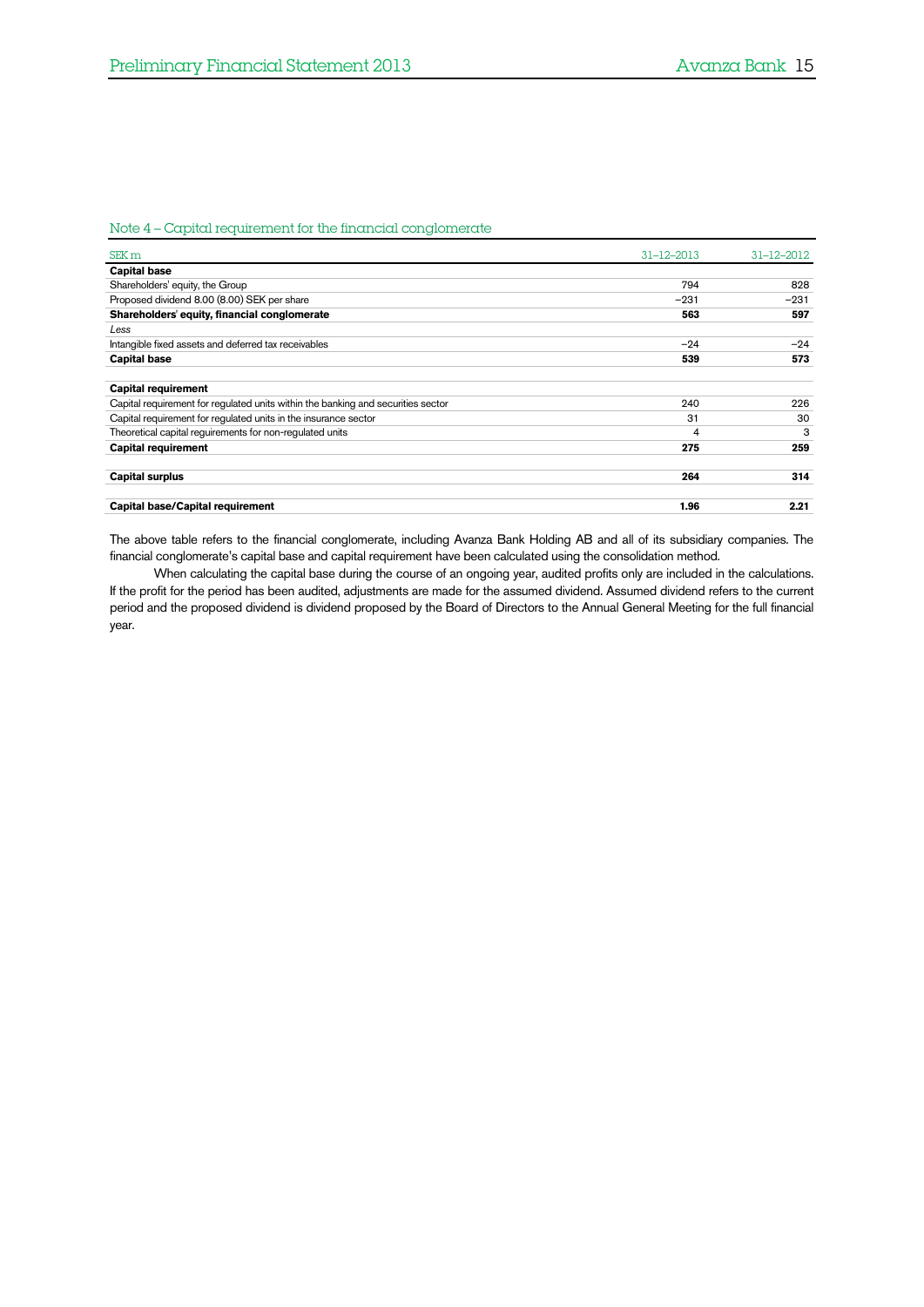The Board of Directors and the Managing Director ensures that the interim report gives a fair overview of the company and group activities, balance and results, and describes the material risks and uncertainties that the company and the companies of the group is facing.

Stockholm, 16 January 2014

Sven Hagströmer Chairman of the Board

Andreas Rosenlew Lisa Lindström (Eliza Lindström Mattias Miksche Mattias Miksche Mattias Miksche Board Member<br>Board Member (Board Member (Board Member (Board Member (Board Member (Board Member (Board Member (Board Member

**Board Member** 

Managing Director

Martin Tivéus<br>Managing Director (Games Control of the Second Member of the Second Member of the Second Member of the Second M<br>Second Member of the Second Member of the Second Member of the Second Member of the Second Membe

For additional information:



 Martin Tivéus, Managing Director of Avanza Bank, tel: +46(0)70 861 80 04



Birgitta Hagenfeldt, CFO of Avanza Bank, tel: +46(0)73 661 80 04

This report has not been subject to review by the company's auditors.

The information contained in this report comprises information that Avanza Bank Holding AB (publ.) is obliged to provide as well as that which it has chosen to provide in accordance with the provisions of the Swedish Securities Market Act and the Swedish Financial Instruments Trading Act. The information has been released to the market for publication at 08.15 (CET) on 16 January 2014.

Avanza Bank also publishes an Excel document containing its financial history. The information is provided in English and is updated quarterly. The document can be accessed at avanzabank.se/keydata.

*This Interim Report is published in Swedish and English. In the event of any difference between the English version and the Swedish original, the Swedish version shall prevail.*